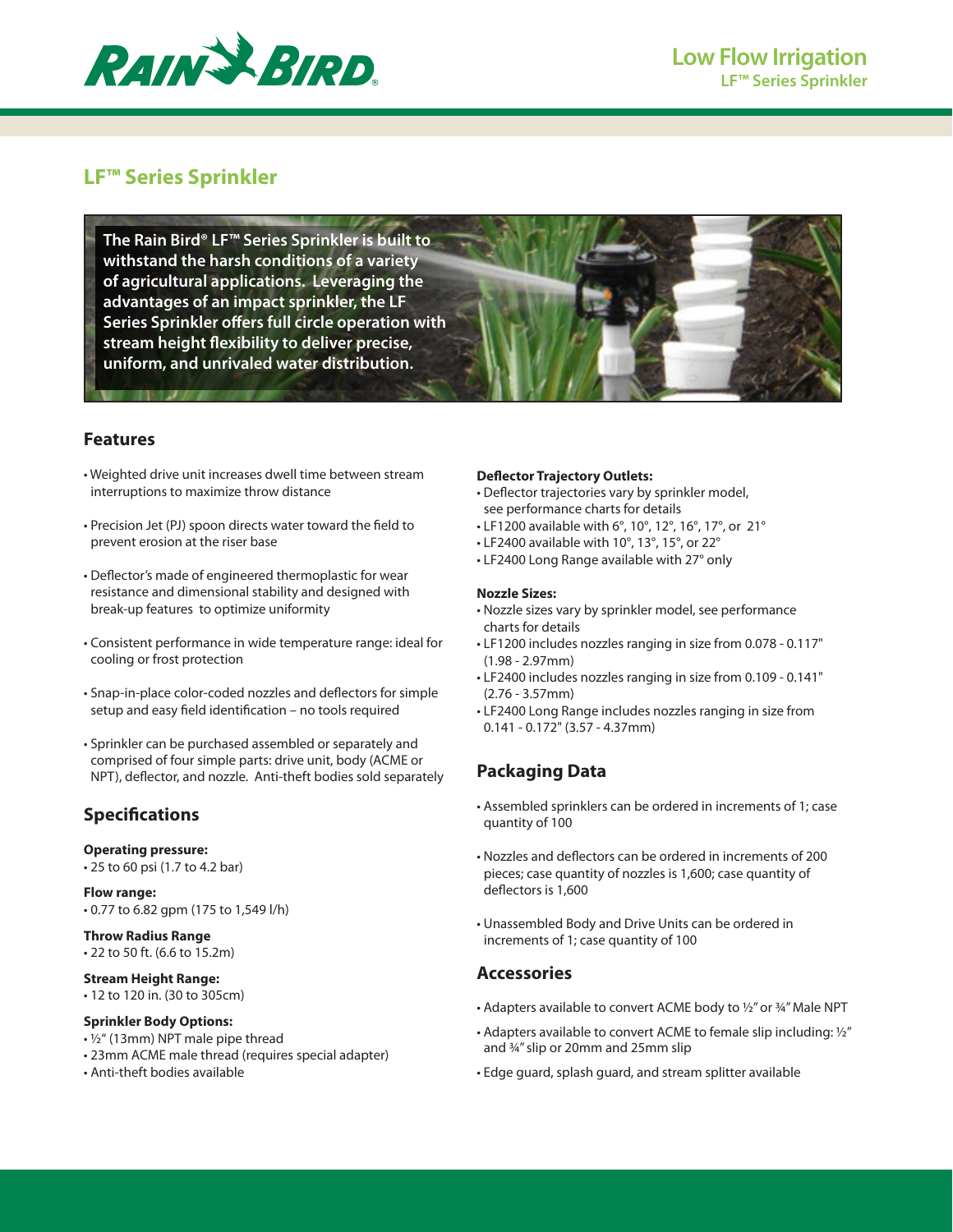

# **System Components**



# **How to Order LF Series Sprinkler**

| Item number<br>for Nozzle Only | <b>Deflector</b>      | <b>Nozzle</b>            | <b>Stream</b><br><b>Height</b><br>(in.) |      |      |      |      |      | <b>Flow Rate at Standard Pressures (qpm)</b><br><b>Throw Radius at Standard Pressure (feet)</b> |      | 25 psi   30 psi   35 psi   40 psi   45 psi   50 psi   55 psi   60 psi | <b>Model Number</b><br><b>Item Number</b><br><b>NPT</b> | <b>ACME</b> |
|--------------------------------|-----------------------|--------------------------|-----------------------------------------|------|------|------|------|------|-------------------------------------------------------------------------------------------------|------|-----------------------------------------------------------------------|---------------------------------------------------------|-------------|
|                                | 6 Degree              | <b>Orange (11809844)</b> |                                         |      | 1.17 | 1.26 | 1.35 | 1.43 | 1.51                                                                                            | 1.59 | 1.67                                                                  | LF12N06P44                                              | LF12A06P44  |
| Item number for                | Dark Purple<br>118285 | 44 Drill, 0.086"         | $14 - 20$                               |      | 23   | 23   | 25   | 25   | 25                                                                                              | 26   | 26                                                                    | A85001B0644                                             | A85003B0644 |
| Deflector Only                 |                       | <b>Purple</b> (11809806) | $14 - 21$                               | 1.27 | .39  | 1.5  | 1.61 | 1.71 | 1.8                                                                                             | 1.89 | 1.98                                                                  | LF12N06P06                                              | LF12A06P06  |
|                                |                       | 3/32", 0.094"            |                                         | 22   | 24   | 24   | 26   | 26   | 28                                                                                              | 26   | 27                                                                    | A85001B0606                                             | A85003B0606 |
|                                |                       | <b>Yellow</b> (11809838) | $16 - 21$                               | 1.49 | 1.63 | 1.77 | 1.89 | 2.00 | 2.12                                                                                            |      |                                                                       | LF12N06P38                                              | LF12A06P38  |
|                                |                       | 38 Drill, 0.102"         |                                         | 23   | 25   | 25   | 27   | 27   | 28                                                                                              |      |                                                                       | A85001B0638                                             | A85003B0638 |
|                                |                       |                          |                                         |      |      |      |      |      |                                                                                                 |      |                                                                       |                                                         |             |

Empty boxes represent application combinations not recommended by Rain Bird.

Model number and item number for fully assembled sprinkler with NPT body

Model number and item number for fully assembled sprinkler with ACME body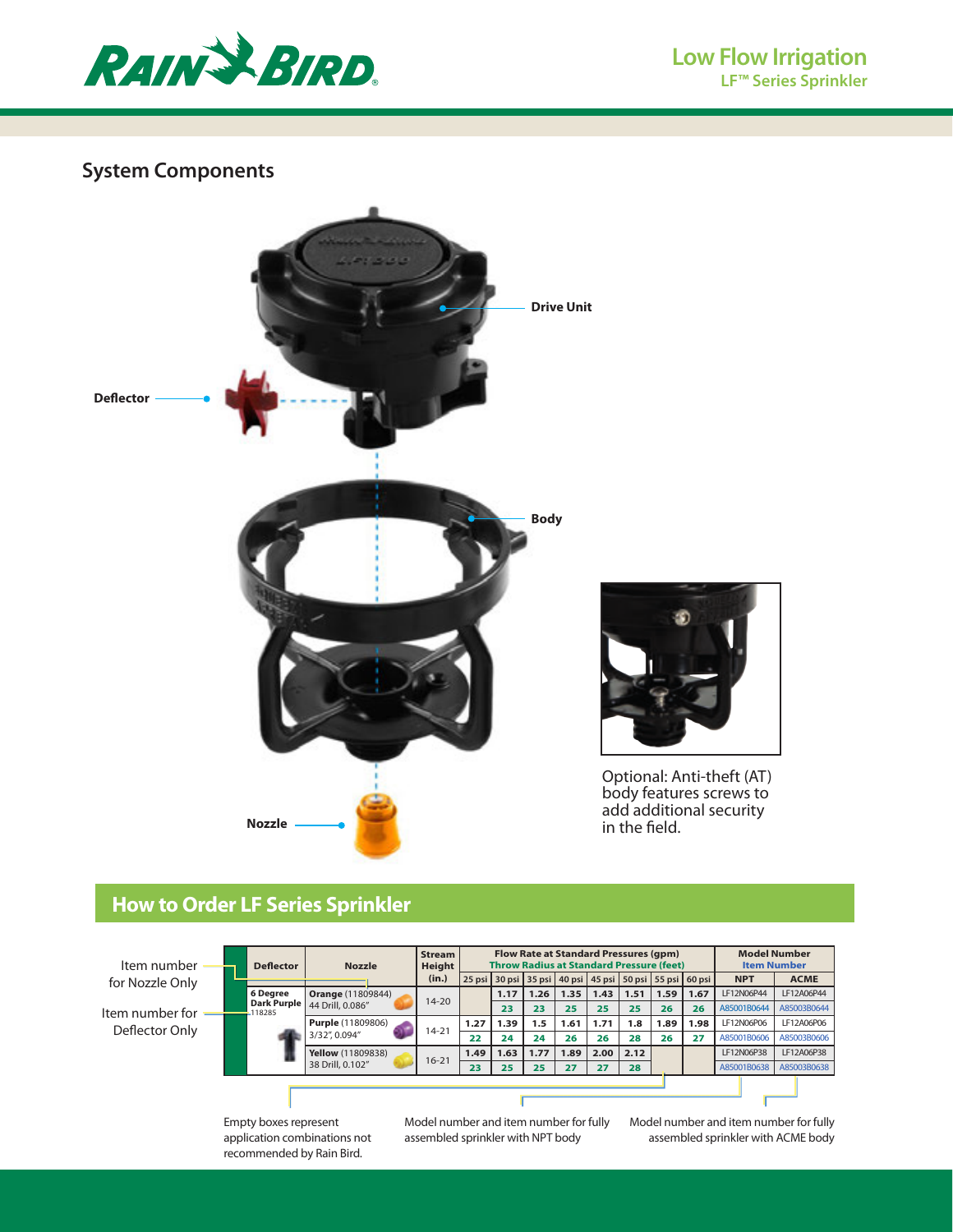

|        |                   | <b>Item Numbers &amp; Descriptions for Ordering Separately</b> |                        |                    |
|--------|-------------------|----------------------------------------------------------------|------------------------|--------------------|
|        |                   | <b>Description</b>                                             | <b>Order Increment</b> | <b>Item Number</b> |
|        |                   | NPT Body                                                       | $\mathbf{1}$           | 118134             |
|        |                   | ACME Body (adapter required)                                   | $\mathbf{1}$           | 118311             |
|        | <b>BODIES</b>     | ACME Anti-Theft Body (adapter required)                        | $\mathbf{1}$           | 118310             |
|        |                   | NPT Body with LF1200 Drive                                     | $\mathbf{1}$           | A85000             |
|        |                   | Anti-Theft ACME Body with LF1200 Drive                         | $\mathbf{1}$           | A85000AT           |
|        |                   | Anti-Theft Screwdriver                                         | $\mathbf{1}$           | 118317             |
|        | <b>DRIVE</b>      | Drive Only                                                     | $\mathbf{1}$           | 118201             |
|        | <b>989</b>        | Drive with NPT Body                                            | $\mathbf{1}$           | A85000             |
| LF1200 | $\mathbf{a}$      | Drive with Anti-Theft ACME Body                                | $\mathbf{1}$           | A85000AT           |
|        |                   | Blue, 5/64", 0.078", 1.98mm                                    | 200                    | 11809805           |
|        |                   | Orange, 44 Drill, 0.086", 2.18mm                               | 200                    | 11809844           |
|        |                   | Purple, 3/32", 0.094", 2.39mm                                  | 200                    | 11809806           |
|        | <b>NOZZLES</b>    | Yellow, 38 Drill, 0.102", 2.59mm                               | 200                    | 11809838           |
|        |                   | Green, 7/64", 0.109", 2.76mm                                   | 200                    | 11809807           |
|        |                   | Tan, 30 Drill, 0.117", 2.97mm                                  | 200                    | 11809830           |
|        |                   | 6 Degree Dk. Purple                                            | 200                    | 118285             |
|        |                   | 10 Degree White                                                | 200                    | 118231             |
|        |                   | 12 Degree Cyan Blue                                            | 200                    | 118262             |
|        |                   | 12 Degree Pink                                                 | 200                    | 118354             |
|        | <b>DEFLECTORS</b> | 16 Degree Red                                                  | 200                    | 118240             |
|        |                   | 17 Degree Powder Blue                                          | 200                    | 118226             |
|        |                   | 21 Degree Olive Green                                          | 200                    | 118339             |

|        |                   | NPT Body                                | $\mathbf{1}$ | 118134   |
|--------|-------------------|-----------------------------------------|--------------|----------|
|        |                   | ACME Body (adapter required)            | $\mathbf{1}$ | 118311   |
|        |                   | ACME Anti-Theft Body (adapter required) | $\mathbf{1}$ | 118310   |
|        | <b>BODIES</b>     | NPT Body with LF2400 Drive              | $\mathbf{1}$ | A85200   |
|        |                   | Anti-Theft ACME Body with LF2400 Drive  | $\mathbf{1}$ | A85200AT |
|        |                   | Anti-Theft Screwdriver                  | $\mathbf{1}$ | 118317   |
|        | DRIVE             | Drive Only                              | $\mathbf{1}$ | 118572   |
| LF2400 | <b>SES</b>        | Drive with NPT Body                     | $\mathbf{1}$ | A85200   |
|        | m<br>œ            | Drive with Anti-Theft ACME Body         | $\mathbf{1}$ | A85200AT |
|        |                   | Green, 7/64", 0.109", 2.76mm            | 200          | 11809807 |
|        |                   | Tan, 30 Drill, 0.117", 2.97mm           | 200          | 11809830 |
|        | <b>NOZZLES</b>    | Red, 1/8", 0.125", 3.18mm               | 200          | 11809808 |
|        |                   | Black, 29 Drill, 0.133", 3.38mm         | 200          | 11809829 |
|        |                   | Silver, 9/64", 0.141", 3.57mm           | 200          | 11809809 |
|        |                   | 10 Degree Lime                          | 200          | 118599   |
|        |                   | 13 Degree Maroon                        | 200          | 118600   |
|        | <b>DEFLECTORS</b> | 15 Degree Tangerine                     | 200          | 118583   |
|        |                   | 22 Degree Dark Green                    | 200          | 118585   |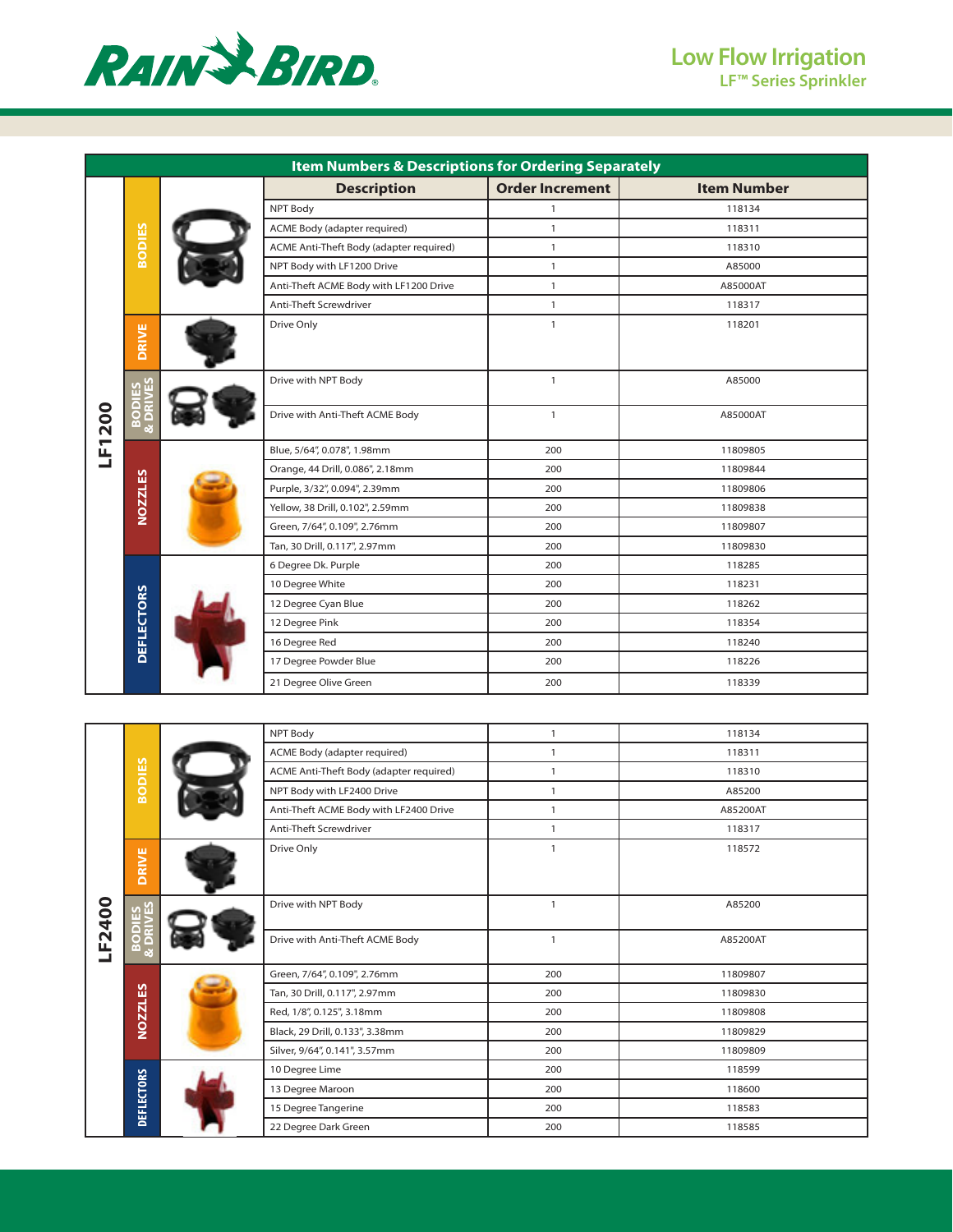

|              |                   | Item Numbers & Descriptions for Ordering Separately (continued) |                |          |
|--------------|-------------------|-----------------------------------------------------------------|----------------|----------|
|              |                   | NPT Body                                                        | $\mathbf{1}$   | 118134   |
|              |                   | ACME Body (adapter required)                                    | $\overline{1}$ | 118311   |
|              | <b>BODIES</b>     | ACME Anti-Theft Body (adapter required)                         | $\mathbf{1}$   | 118310   |
|              |                   | NPT Body with LF2400 Drive                                      | $\mathbf{1}$   | A85200   |
|              |                   | Anti-Theft ACME Body with LF2400 Drive                          | $\mathbf{1}$   | A85200AT |
|              |                   | Anti-Theft Screwdriver                                          | $\mathbf{1}$   | 118317   |
| $\mathbf{R}$ | <b>DRIVE</b>      | Drive Only                                                      | $\mathbf{1}$   | 118572   |
| LF2400       | ងក្ល              | Drive with NPT Body                                             | $\overline{1}$ | A85200   |
|              | $\mathbf{m}$      | Drive with Anti-Theft ACME Body                                 | $\mathbf{1}$   | A85200AT |
|              |                   | Silver, 9/64", 0.141", 3.57mm                                   | 200            | 11809809 |
|              | <b>NOZZLES</b>    | Brown, 5/32", 0.156", 3.97mm                                    | 200            | 11809810 |
|              |                   | Dark Grey, 11/64", 0.172", 4.37mm                               | 200            | 11809811 |
|              | <b>DEFLECTORS</b> | 27 Degree Black                                                 | 200            | 118602   |

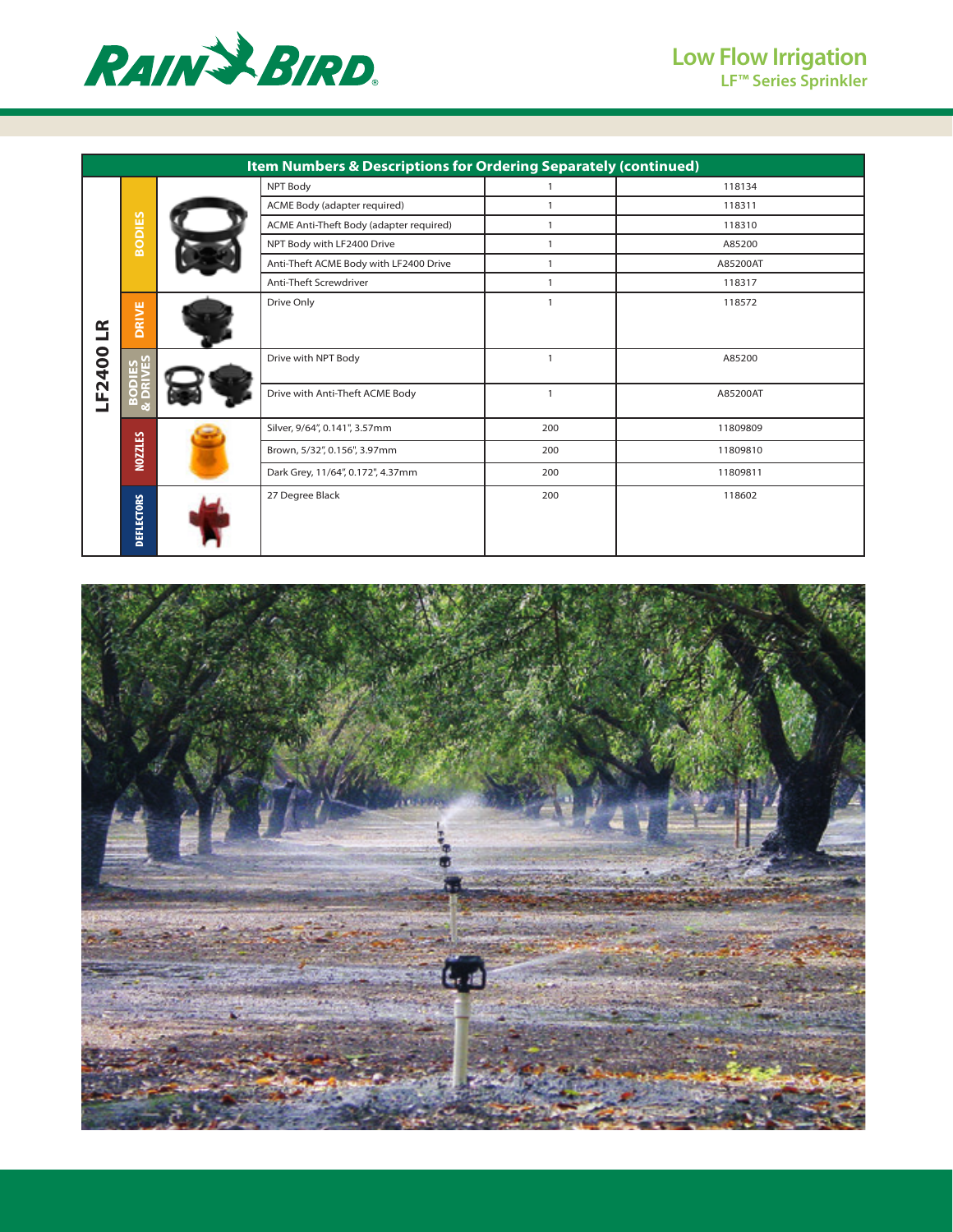

# **LF1200 Performance Data US Measurements**

|                         | <b>Deflector</b>              | <b>Nozzle</b>                                                                                                                                                                                                                                                                                                                                                                                                                                                                                                                                                                                                                                                                                                                                                                                                                                                                                                                                                                                                                                                                                                                                                                                                                                                                                                                                                                                                                                                                                                                                                                                                                                                                                                                                                                                                                                                                                                                                                                                                                                                                                                                                                                                                                                                                                                                                                                                                                                                                                                                                                                                                                                                                                                                                                                                                                                                                                                                                                                                                                                                                                                                                                                         | <b>Stream</b> |        |             |             |        |        |        |        |            | <b>Model Number</b><br><b>Item Number</b> |                            |
|-------------------------|-------------------------------|---------------------------------------------------------------------------------------------------------------------------------------------------------------------------------------------------------------------------------------------------------------------------------------------------------------------------------------------------------------------------------------------------------------------------------------------------------------------------------------------------------------------------------------------------------------------------------------------------------------------------------------------------------------------------------------------------------------------------------------------------------------------------------------------------------------------------------------------------------------------------------------------------------------------------------------------------------------------------------------------------------------------------------------------------------------------------------------------------------------------------------------------------------------------------------------------------------------------------------------------------------------------------------------------------------------------------------------------------------------------------------------------------------------------------------------------------------------------------------------------------------------------------------------------------------------------------------------------------------------------------------------------------------------------------------------------------------------------------------------------------------------------------------------------------------------------------------------------------------------------------------------------------------------------------------------------------------------------------------------------------------------------------------------------------------------------------------------------------------------------------------------------------------------------------------------------------------------------------------------------------------------------------------------------------------------------------------------------------------------------------------------------------------------------------------------------------------------------------------------------------------------------------------------------------------------------------------------------------------------------------------------------------------------------------------------------------------------------------------------------------------------------------------------------------------------------------------------------------------------------------------------------------------------------------------------------------------------------------------------------------------------------------------------------------------------------------------------------------------------------------------------------------------------------------------------|---------------|--------|-------------|-------------|--------|--------|--------|--------|------------|-------------------------------------------|----------------------------|
|                         |                               |                                                                                                                                                                                                                                                                                                                                                                                                                                                                                                                                                                                                                                                                                                                                                                                                                                                                                                                                                                                                                                                                                                                                                                                                                                                                                                                                                                                                                                                                                                                                                                                                                                                                                                                                                                                                                                                                                                                                                                                                                                                                                                                                                                                                                                                                                                                                                                                                                                                                                                                                                                                                                                                                                                                                                                                                                                                                                                                                                                                                                                                                                                                                                                                       | (in.)         | 25 psi | 30 psi      | 35 psi      | 40 psi | 45 psi | 50 psi | 55 psi | 60 psi     | <b>NPT</b>                                | <b>ACME</b>                |
|                         | 6 Degree                      |                                                                                                                                                                                                                                                                                                                                                                                                                                                                                                                                                                                                                                                                                                                                                                                                                                                                                                                                                                                                                                                                                                                                                                                                                                                                                                                                                                                                                                                                                                                                                                                                                                                                                                                                                                                                                                                                                                                                                                                                                                                                                                                                                                                                                                                                                                                                                                                                                                                                                                                                                                                                                                                                                                                                                                                                                                                                                                                                                                                                                                                                                                                                                                                       |               |        | 1.17        | 1.26        | 1.35   | 1.43   | 1.51   | 1.59   | 1.67       | LF12N06P44                                |                            |
|                         | <b>Dark Purple</b><br>118285  | 44 Drill, 0.086"                                                                                                                                                                                                                                                                                                                                                                                                                                                                                                                                                                                                                                                                                                                                                                                                                                                                                                                                                                                                                                                                                                                                                                                                                                                                                                                                                                                                                                                                                                                                                                                                                                                                                                                                                                                                                                                                                                                                                                                                                                                                                                                                                                                                                                                                                                                                                                                                                                                                                                                                                                                                                                                                                                                                                                                                                                                                                                                                                                                                                                                                                                                                                                      |               |        | 23          | 23          | 25     | 25     | 25     | 26     | 26         | A85001B0644                               |                            |
|                         |                               | <b>Purple (11809806)</b>                                                                                                                                                                                                                                                                                                                                                                                                                                                                                                                                                                                                                                                                                                                                                                                                                                                                                                                                                                                                                                                                                                                                                                                                                                                                                                                                                                                                                                                                                                                                                                                                                                                                                                                                                                                                                                                                                                                                                                                                                                                                                                                                                                                                                                                                                                                                                                                                                                                                                                                                                                                                                                                                                                                                                                                                                                                                                                                                                                                                                                                                                                                                                              |               | 1.27   | 1.39        | 1.5         | 1.61   | 1.71   | 1.8    | 1.89   | 1.98       | LF12N06P06                                | LF12A06P06                 |
|                         |                               | <b>Flow Rate at Standard Pressures (gpm)</b><br><b>Throw Radius at Standard Pressure (feet)</b><br><b>Height</b><br><b>Orange (11809844)</b><br>$14 - 20$<br>$14 - 21$<br>3/32", 0.094"<br>22<br>24<br>28<br>26<br>24<br>26<br>26<br>Yellow (11809838)<br>1.77<br>1.49<br>1.63<br>1.89<br>2.00<br>2.12<br>$16 - 21$<br>38 Drill, 0.102"<br>23<br>25<br>25<br>27<br>27<br>28<br><b>Blue</b> (11809805)<br>0.97<br>1.05<br>1.12<br>1.19<br>1.25<br>19-29<br>5/64", 0.078"<br>25<br>26<br>26<br>27<br>27<br>27<br>1.35<br>1.51<br><b>Orange (11809844)</b><br>1.17<br>1.26<br>1.43<br>24-33<br>44 Drill, 0.086"<br>25<br>27<br>27<br>28<br>27<br>30<br><b>Purple</b> (11809806)<br>1.5<br>1.71<br>1.27<br>1.39<br>1.61<br>1.8<br>22-34<br>3/32", 0.094"<br>29<br>26<br>28<br>28<br>28<br>29<br>29<br>1.77<br><b>Yellow</b> (11809838)<br>1.49<br>1.63<br>1.89<br>2.00<br>2.12<br>24-34<br>38 Drill, 0.102"<br>27<br>29<br>28<br>31<br>30<br>30<br><b>Orange (11809844)</b><br>1.17<br>1.26<br>1.35<br>1.43<br>1.51<br>28-39<br>44 Drill, 0.086"<br>27<br>28<br>29<br>29<br>29<br>30<br>1.39<br>1.5<br>1.27<br>1.61<br>1.71<br>1.8<br><b>Purple</b> (11809806)<br>$\mathbf{a}$<br>28-40<br>3/32", 0.094"<br>27<br>29<br>31<br>30<br>31<br>31<br>32<br>Yellow (11809838)<br>1.77<br>1.63<br>1.89<br>2.00<br>2.12<br>1.49<br>$30 - 43$<br>38 Drill, 0.102"<br>28<br>30<br>32<br>32<br>32<br>33<br>Green (11809807)<br>1.85<br>2.00<br>2.15<br>1.69<br>Ō.<br>$30 - 41$<br>7/64", 0.109"<br>30<br>32<br>33<br>34<br>1.97<br>2.17<br>2.35<br>2.53<br>Tan (11809830)<br>34-44<br>$\Omega$<br>30 Drill, 0.117"<br>31<br>33<br>34<br>35<br>1.19<br>1.25<br>1.31<br><b>Blue</b> (11809805)<br>1.12<br>46-59<br>λÉ<br>5/64", 0.078"<br>31<br>30<br>31<br>30<br><b>Orange (11809844)</b><br>1.26<br>1.35<br>1.43<br>1.17<br>1.51<br>1.59<br>42-55<br>44 Drill, 0.086"<br>31<br>32<br>32<br>32<br>32<br>32<br><b>Purple (11809806)</b><br>1.27<br>1.39<br>1.50<br>1.61<br>1.71<br>1.80<br>1.89<br>ЭY<br>$40 - 55$<br>3/32", 0.094"<br>30<br>32<br>34<br>31<br>33<br>33<br>34<br><b>Yellow</b> (11809838)<br>1.49<br>1.63<br>1.77<br>1.89<br>2.00<br>2.12<br>$40 - 55$<br>38 Drill, 0.102"<br>30<br>31<br>33<br>33<br>33<br>32<br><b>Blue</b> (11809805)<br>1.05<br>1.12<br>1.19<br>1.25<br>1.31<br>0.97<br>$41 - 55$<br>5/64", 0.078"<br>31<br>30<br>33<br>27<br>33<br>33<br><b>Orange (11809844)</b><br>1.17<br>1.26<br>1.35<br>1.43<br>1.51<br>1.59<br>49-60<br>44 Drill, 0.086′<br>31<br>33<br>34<br>34<br>34<br>34<br><b>Purple</b> (11809806)<br>1.27<br>1.39<br>1.50<br>1.61<br>1.71<br>1.80<br>1.89<br>42-61<br>3/32", 0.094"<br>31<br>33<br>34<br>35<br>36<br>35<br>36<br><b>Yellow</b> (11809838)<br>1.49<br>1.63<br>1.77<br>1.89<br>2.00<br>2.12<br>43-61<br>38 Drill, 0.102"<br>34<br>35<br>36<br>32<br>36<br>37<br><b>Orange (11809844)</b><br>1.26<br>1.35<br>1.59<br>1.17<br>1.43<br>1.51<br>60-74<br>44 Drill, 0.086"<br>34<br>34<br>34<br>35<br>35<br>35<br><b>Purple (11809806)</b><br>1.27<br>1.39<br>1.50<br>1.61<br>1.71<br>1.80<br>1.89<br>50-75<br>3/32", 0.094"<br>34<br>35<br>35<br>35<br>35<br>35<br>33<br>Yellow (11809838)<br>1.49<br>1.63<br>1.77<br>1.89<br>2.00<br>2.12 |               | 27     | A85001B0606 | A85003B0606 |        |        |        |        |            |                                           |                            |
|                         |                               |                                                                                                                                                                                                                                                                                                                                                                                                                                                                                                                                                                                                                                                                                                                                                                                                                                                                                                                                                                                                                                                                                                                                                                                                                                                                                                                                                                                                                                                                                                                                                                                                                                                                                                                                                                                                                                                                                                                                                                                                                                                                                                                                                                                                                                                                                                                                                                                                                                                                                                                                                                                                                                                                                                                                                                                                                                                                                                                                                                                                                                                                                                                                                                                       |               |        |             |             |        |        |        |        |            | LF12N06P38                                |                            |
|                         |                               |                                                                                                                                                                                                                                                                                                                                                                                                                                                                                                                                                                                                                                                                                                                                                                                                                                                                                                                                                                                                                                                                                                                                                                                                                                                                                                                                                                                                                                                                                                                                                                                                                                                                                                                                                                                                                                                                                                                                                                                                                                                                                                                                                                                                                                                                                                                                                                                                                                                                                                                                                                                                                                                                                                                                                                                                                                                                                                                                                                                                                                                                                                                                                                                       |               |        |             |             |        |        |        |        |            | A85001B0638                               |                            |
|                         | 10 Degree                     |                                                                                                                                                                                                                                                                                                                                                                                                                                                                                                                                                                                                                                                                                                                                                                                                                                                                                                                                                                                                                                                                                                                                                                                                                                                                                                                                                                                                                                                                                                                                                                                                                                                                                                                                                                                                                                                                                                                                                                                                                                                                                                                                                                                                                                                                                                                                                                                                                                                                                                                                                                                                                                                                                                                                                                                                                                                                                                                                                                                                                                                                                                                                                                                       |               |        |             |             |        |        |        | 1.31   | 1.37       | LF12N10W05                                | LF12A10W05                 |
|                         | White<br>118231               |                                                                                                                                                                                                                                                                                                                                                                                                                                                                                                                                                                                                                                                                                                                                                                                                                                                                                                                                                                                                                                                                                                                                                                                                                                                                                                                                                                                                                                                                                                                                                                                                                                                                                                                                                                                                                                                                                                                                                                                                                                                                                                                                                                                                                                                                                                                                                                                                                                                                                                                                                                                                                                                                                                                                                                                                                                                                                                                                                                                                                                                                                                                                                                                       |               |        |             |             |        |        |        |        | 27         | A85001B1005                               | A85003B1005                |
|                         |                               |                                                                                                                                                                                                                                                                                                                                                                                                                                                                                                                                                                                                                                                                                                                                                                                                                                                                                                                                                                                                                                                                                                                                                                                                                                                                                                                                                                                                                                                                                                                                                                                                                                                                                                                                                                                                                                                                                                                                                                                                                                                                                                                                                                                                                                                                                                                                                                                                                                                                                                                                                                                                                                                                                                                                                                                                                                                                                                                                                                                                                                                                                                                                                                                       |               |        |             |             |        |        |        | 1.59   | 1.67       | LF12N10W44                                | LF12A10W44                 |
|                         |                               |                                                                                                                                                                                                                                                                                                                                                                                                                                                                                                                                                                                                                                                                                                                                                                                                                                                                                                                                                                                                                                                                                                                                                                                                                                                                                                                                                                                                                                                                                                                                                                                                                                                                                                                                                                                                                                                                                                                                                                                                                                                                                                                                                                                                                                                                                                                                                                                                                                                                                                                                                                                                                                                                                                                                                                                                                                                                                                                                                                                                                                                                                                                                                                                       |               |        |             |             |        |        |        |        | 29         | A85001B1044                               | A85003B1044                |
|                         |                               |                                                                                                                                                                                                                                                                                                                                                                                                                                                                                                                                                                                                                                                                                                                                                                                                                                                                                                                                                                                                                                                                                                                                                                                                                                                                                                                                                                                                                                                                                                                                                                                                                                                                                                                                                                                                                                                                                                                                                                                                                                                                                                                                                                                                                                                                                                                                                                                                                                                                                                                                                                                                                                                                                                                                                                                                                                                                                                                                                                                                                                                                                                                                                                                       |               |        |             |             |        |        |        | 1.89   | 1.98       | LF12N10W06                                | $=$ $=$                    |
|                         |                               |                                                                                                                                                                                                                                                                                                                                                                                                                                                                                                                                                                                                                                                                                                                                                                                                                                                                                                                                                                                                                                                                                                                                                                                                                                                                                                                                                                                                                                                                                                                                                                                                                                                                                                                                                                                                                                                                                                                                                                                                                                                                                                                                                                                                                                                                                                                                                                                                                                                                                                                                                                                                                                                                                                                                                                                                                                                                                                                                                                                                                                                                                                                                                                                       |               |        |             |             |        |        |        |        | 29         | A85001B1006                               |                            |
|                         |                               |                                                                                                                                                                                                                                                                                                                                                                                                                                                                                                                                                                                                                                                                                                                                                                                                                                                                                                                                                                                                                                                                                                                                                                                                                                                                                                                                                                                                                                                                                                                                                                                                                                                                                                                                                                                                                                                                                                                                                                                                                                                                                                                                                                                                                                                                                                                                                                                                                                                                                                                                                                                                                                                                                                                                                                                                                                                                                                                                                                                                                                                                                                                                                                                       |               |        |             |             |        |        |        |        |            | LF12N10W38                                | LF12A10W38                 |
|                         |                               |                                                                                                                                                                                                                                                                                                                                                                                                                                                                                                                                                                                                                                                                                                                                                                                                                                                                                                                                                                                                                                                                                                                                                                                                                                                                                                                                                                                                                                                                                                                                                                                                                                                                                                                                                                                                                                                                                                                                                                                                                                                                                                                                                                                                                                                                                                                                                                                                                                                                                                                                                                                                                                                                                                                                                                                                                                                                                                                                                                                                                                                                                                                                                                                       |               |        |             |             |        |        |        |        |            | A85001B1038                               | A85003B1038                |
|                         | 12 Degree<br><b>Cyan Blue</b> |                                                                                                                                                                                                                                                                                                                                                                                                                                                                                                                                                                                                                                                                                                                                                                                                                                                                                                                                                                                                                                                                                                                                                                                                                                                                                                                                                                                                                                                                                                                                                                                                                                                                                                                                                                                                                                                                                                                                                                                                                                                                                                                                                                                                                                                                                                                                                                                                                                                                                                                                                                                                                                                                                                                                                                                                                                                                                                                                                                                                                                                                                                                                                                                       |               |        |             |             |        |        |        | 1.59   | 1.67       | LF12N12B44                                | LF12A12B44                 |
|                         | 118262                        |                                                                                                                                                                                                                                                                                                                                                                                                                                                                                                                                                                                                                                                                                                                                                                                                                                                                                                                                                                                                                                                                                                                                                                                                                                                                                                                                                                                                                                                                                                                                                                                                                                                                                                                                                                                                                                                                                                                                                                                                                                                                                                                                                                                                                                                                                                                                                                                                                                                                                                                                                                                                                                                                                                                                                                                                                                                                                                                                                                                                                                                                                                                                                                                       |               |        |             |             |        |        |        |        | 30         | A85001B1244                               | A85003B1244                |
|                         |                               |                                                                                                                                                                                                                                                                                                                                                                                                                                                                                                                                                                                                                                                                                                                                                                                                                                                                                                                                                                                                                                                                                                                                                                                                                                                                                                                                                                                                                                                                                                                                                                                                                                                                                                                                                                                                                                                                                                                                                                                                                                                                                                                                                                                                                                                                                                                                                                                                                                                                                                                                                                                                                                                                                                                                                                                                                                                                                                                                                                                                                                                                                                                                                                                       |               |        |             |             |        |        |        | 1.89   | 1.98       | LF12N12B06                                | LF12A12B06                 |
| <u>res</u>              |                               |                                                                                                                                                                                                                                                                                                                                                                                                                                                                                                                                                                                                                                                                                                                                                                                                                                                                                                                                                                                                                                                                                                                                                                                                                                                                                                                                                                                                                                                                                                                                                                                                                                                                                                                                                                                                                                                                                                                                                                                                                                                                                                                                                                                                                                                                                                                                                                                                                                                                                                                                                                                                                                                                                                                                                                                                                                                                                                                                                                                                                                                                                                                                                                                       |               |        |             |             |        |        |        |        | 32         | A85001B1206                               | A85003B1206                |
| ᅙ                       |                               |                                                                                                                                                                                                                                                                                                                                                                                                                                                                                                                                                                                                                                                                                                                                                                                                                                                                                                                                                                                                                                                                                                                                                                                                                                                                                                                                                                                                                                                                                                                                                                                                                                                                                                                                                                                                                                                                                                                                                                                                                                                                                                                                                                                                                                                                                                                                                                                                                                                                                                                                                                                                                                                                                                                                                                                                                                                                                                                                                                                                                                                                                                                                                                                       |               |        |             |             |        |        |        |        |            | LF12N12B38                                | LF12A12B38                 |
|                         |                               |                                                                                                                                                                                                                                                                                                                                                                                                                                                                                                                                                                                                                                                                                                                                                                                                                                                                                                                                                                                                                                                                                                                                                                                                                                                                                                                                                                                                                                                                                                                                                                                                                                                                                                                                                                                                                                                                                                                                                                                                                                                                                                                                                                                                                                                                                                                                                                                                                                                                                                                                                                                                                                                                                                                                                                                                                                                                                                                                                                                                                                                                                                                                                                                       |               |        |             |             |        |        |        |        |            | A85001B1238                               | A85003B1238                |
| Assem                   | 12 Degree<br>Pink             |                                                                                                                                                                                                                                                                                                                                                                                                                                                                                                                                                                                                                                                                                                                                                                                                                                                                                                                                                                                                                                                                                                                                                                                                                                                                                                                                                                                                                                                                                                                                                                                                                                                                                                                                                                                                                                                                                                                                                                                                                                                                                                                                                                                                                                                                                                                                                                                                                                                                                                                                                                                                                                                                                                                                                                                                                                                                                                                                                                                                                                                                                                                                                                                       |               |        |             |             |        |        |        |        |            | LF12N12P07                                | LF12A12P07                 |
|                         | 118354                        |                                                                                                                                                                                                                                                                                                                                                                                                                                                                                                                                                                                                                                                                                                                                                                                                                                                                                                                                                                                                                                                                                                                                                                                                                                                                                                                                                                                                                                                                                                                                                                                                                                                                                                                                                                                                                                                                                                                                                                                                                                                                                                                                                                                                                                                                                                                                                                                                                                                                                                                                                                                                                                                                                                                                                                                                                                                                                                                                                                                                                                                                                                                                                                                       |               |        |             |             |        |        |        |        |            | A85001B1207                               | A85003B1207                |
| $\overline{\mathbf{b}}$ |                               |                                                                                                                                                                                                                                                                                                                                                                                                                                                                                                                                                                                                                                                                                                                                                                                                                                                                                                                                                                                                                                                                                                                                                                                                                                                                                                                                                                                                                                                                                                                                                                                                                                                                                                                                                                                                                                                                                                                                                                                                                                                                                                                                                                                                                                                                                                                                                                                                                                                                                                                                                                                                                                                                                                                                                                                                                                                                                                                                                                                                                                                                                                                                                                                       |               |        |             |             |        |        |        |        |            | LF12N12P30                                | LF12A12P30                 |
| trix                    |                               |                                                                                                                                                                                                                                                                                                                                                                                                                                                                                                                                                                                                                                                                                                                                                                                                                                                                                                                                                                                                                                                                                                                                                                                                                                                                                                                                                                                                                                                                                                                                                                                                                                                                                                                                                                                                                                                                                                                                                                                                                                                                                                                                                                                                                                                                                                                                                                                                                                                                                                                                                                                                                                                                                                                                                                                                                                                                                                                                                                                                                                                                                                                                                                                       |               |        |             |             |        |        |        |        |            | A85001B1230                               | A85003B1230                |
| īα<br>Σ                 | 16 Degree<br>Red              |                                                                                                                                                                                                                                                                                                                                                                                                                                                                                                                                                                                                                                                                                                                                                                                                                                                                                                                                                                                                                                                                                                                                                                                                                                                                                                                                                                                                                                                                                                                                                                                                                                                                                                                                                                                                                                                                                                                                                                                                                                                                                                                                                                                                                                                                                                                                                                                                                                                                                                                                                                                                                                                                                                                                                                                                                                                                                                                                                                                                                                                                                                                                                                                       |               |        |             |             |        |        |        |        | 1.37       | LF12N16R05                                | LF12A16R05                 |
|                         | 118240                        |                                                                                                                                                                                                                                                                                                                                                                                                                                                                                                                                                                                                                                                                                                                                                                                                                                                                                                                                                                                                                                                                                                                                                                                                                                                                                                                                                                                                                                                                                                                                                                                                                                                                                                                                                                                                                                                                                                                                                                                                                                                                                                                                                                                                                                                                                                                                                                                                                                                                                                                                                                                                                                                                                                                                                                                                                                                                                                                                                                                                                                                                                                                                                                                       |               |        |             |             |        |        |        |        | 31         | A85001B1605                               | A85003B1605                |
|                         |                               |                                                                                                                                                                                                                                                                                                                                                                                                                                                                                                                                                                                                                                                                                                                                                                                                                                                                                                                                                                                                                                                                                                                                                                                                                                                                                                                                                                                                                                                                                                                                                                                                                                                                                                                                                                                                                                                                                                                                                                                                                                                                                                                                                                                                                                                                                                                                                                                                                                                                                                                                                                                                                                                                                                                                                                                                                                                                                                                                                                                                                                                                                                                                                                                       |               |        |             |             |        |        |        |        | 1.67       | LF12N16R44                                | LF12A16R44                 |
|                         |                               |                                                                                                                                                                                                                                                                                                                                                                                                                                                                                                                                                                                                                                                                                                                                                                                                                                                                                                                                                                                                                                                                                                                                                                                                                                                                                                                                                                                                                                                                                                                                                                                                                                                                                                                                                                                                                                                                                                                                                                                                                                                                                                                                                                                                                                                                                                                                                                                                                                                                                                                                                                                                                                                                                                                                                                                                                                                                                                                                                                                                                                                                                                                                                                                       |               |        |             |             |        |        |        |        | 32         | A85001B1644                               | A85003B1644                |
|                         |                               |                                                                                                                                                                                                                                                                                                                                                                                                                                                                                                                                                                                                                                                                                                                                                                                                                                                                                                                                                                                                                                                                                                                                                                                                                                                                                                                                                                                                                                                                                                                                                                                                                                                                                                                                                                                                                                                                                                                                                                                                                                                                                                                                                                                                                                                                                                                                                                                                                                                                                                                                                                                                                                                                                                                                                                                                                                                                                                                                                                                                                                                                                                                                                                                       |               |        |             |             |        |        |        |        | 1.98       | LF12N16R06                                | LF12A16R06                 |
|                         |                               |                                                                                                                                                                                                                                                                                                                                                                                                                                                                                                                                                                                                                                                                                                                                                                                                                                                                                                                                                                                                                                                                                                                                                                                                                                                                                                                                                                                                                                                                                                                                                                                                                                                                                                                                                                                                                                                                                                                                                                                                                                                                                                                                                                                                                                                                                                                                                                                                                                                                                                                                                                                                                                                                                                                                                                                                                                                                                                                                                                                                                                                                                                                                                                                       |               |        |             |             |        |        |        |        | 34         | A85001B1606                               | A85003B1606                |
|                         |                               |                                                                                                                                                                                                                                                                                                                                                                                                                                                                                                                                                                                                                                                                                                                                                                                                                                                                                                                                                                                                                                                                                                                                                                                                                                                                                                                                                                                                                                                                                                                                                                                                                                                                                                                                                                                                                                                                                                                                                                                                                                                                                                                                                                                                                                                                                                                                                                                                                                                                                                                                                                                                                                                                                                                                                                                                                                                                                                                                                                                                                                                                                                                                                                                       |               |        |             |             |        |        |        |        |            | LF12N16R38                                | LF12A16R38                 |
|                         |                               |                                                                                                                                                                                                                                                                                                                                                                                                                                                                                                                                                                                                                                                                                                                                                                                                                                                                                                                                                                                                                                                                                                                                                                                                                                                                                                                                                                                                                                                                                                                                                                                                                                                                                                                                                                                                                                                                                                                                                                                                                                                                                                                                                                                                                                                                                                                                                                                                                                                                                                                                                                                                                                                                                                                                                                                                                                                                                                                                                                                                                                                                                                                                                                                       |               |        |             |             |        |        |        |        |            | A85001B1638                               | A85003B1638                |
|                         | 17 Degree<br>Powder           |                                                                                                                                                                                                                                                                                                                                                                                                                                                                                                                                                                                                                                                                                                                                                                                                                                                                                                                                                                                                                                                                                                                                                                                                                                                                                                                                                                                                                                                                                                                                                                                                                                                                                                                                                                                                                                                                                                                                                                                                                                                                                                                                                                                                                                                                                                                                                                                                                                                                                                                                                                                                                                                                                                                                                                                                                                                                                                                                                                                                                                                                                                                                                                                       |               |        |             |             |        |        |        |        | 1.37       | LF12N17B05<br>A85001B1705                 |                            |
|                         | <b>Blue</b><br>118226         |                                                                                                                                                                                                                                                                                                                                                                                                                                                                                                                                                                                                                                                                                                                                                                                                                                                                                                                                                                                                                                                                                                                                                                                                                                                                                                                                                                                                                                                                                                                                                                                                                                                                                                                                                                                                                                                                                                                                                                                                                                                                                                                                                                                                                                                                                                                                                                                                                                                                                                                                                                                                                                                                                                                                                                                                                                                                                                                                                                                                                                                                                                                                                                                       |               |        |             |             |        |        |        |        | 33<br>1.67 | LF12N17B44                                | LF12A17B44                 |
|                         |                               |                                                                                                                                                                                                                                                                                                                                                                                                                                                                                                                                                                                                                                                                                                                                                                                                                                                                                                                                                                                                                                                                                                                                                                                                                                                                                                                                                                                                                                                                                                                                                                                                                                                                                                                                                                                                                                                                                                                                                                                                                                                                                                                                                                                                                                                                                                                                                                                                                                                                                                                                                                                                                                                                                                                                                                                                                                                                                                                                                                                                                                                                                                                                                                                       |               |        |             |             |        |        |        |        | 33         | A85001B1744                               | A85003B1744                |
|                         |                               |                                                                                                                                                                                                                                                                                                                                                                                                                                                                                                                                                                                                                                                                                                                                                                                                                                                                                                                                                                                                                                                                                                                                                                                                                                                                                                                                                                                                                                                                                                                                                                                                                                                                                                                                                                                                                                                                                                                                                                                                                                                                                                                                                                                                                                                                                                                                                                                                                                                                                                                                                                                                                                                                                                                                                                                                                                                                                                                                                                                                                                                                                                                                                                                       |               |        |             |             |        |        |        |        | 1.98       | LF12N17B06                                | $-$                        |
|                         |                               |                                                                                                                                                                                                                                                                                                                                                                                                                                                                                                                                                                                                                                                                                                                                                                                                                                                                                                                                                                                                                                                                                                                                                                                                                                                                                                                                                                                                                                                                                                                                                                                                                                                                                                                                                                                                                                                                                                                                                                                                                                                                                                                                                                                                                                                                                                                                                                                                                                                                                                                                                                                                                                                                                                                                                                                                                                                                                                                                                                                                                                                                                                                                                                                       |               |        |             |             |        |        |        |        | 36         | A85001B1706                               | нн.                        |
|                         |                               |                                                                                                                                                                                                                                                                                                                                                                                                                                                                                                                                                                                                                                                                                                                                                                                                                                                                                                                                                                                                                                                                                                                                                                                                                                                                                                                                                                                                                                                                                                                                                                                                                                                                                                                                                                                                                                                                                                                                                                                                                                                                                                                                                                                                                                                                                                                                                                                                                                                                                                                                                                                                                                                                                                                                                                                                                                                                                                                                                                                                                                                                                                                                                                                       |               |        |             |             |        |        |        |        |            | LF12N17B38                                | $\sim$ $-$                 |
|                         |                               |                                                                                                                                                                                                                                                                                                                                                                                                                                                                                                                                                                                                                                                                                                                                                                                                                                                                                                                                                                                                                                                                                                                                                                                                                                                                                                                                                                                                                                                                                                                                                                                                                                                                                                                                                                                                                                                                                                                                                                                                                                                                                                                                                                                                                                                                                                                                                                                                                                                                                                                                                                                                                                                                                                                                                                                                                                                                                                                                                                                                                                                                                                                                                                                       |               |        |             |             |        |        |        |        |            | A85001B1738                               | $\sim$ $-$                 |
|                         | 21 Degree                     |                                                                                                                                                                                                                                                                                                                                                                                                                                                                                                                                                                                                                                                                                                                                                                                                                                                                                                                                                                                                                                                                                                                                                                                                                                                                                                                                                                                                                                                                                                                                                                                                                                                                                                                                                                                                                                                                                                                                                                                                                                                                                                                                                                                                                                                                                                                                                                                                                                                                                                                                                                                                                                                                                                                                                                                                                                                                                                                                                                                                                                                                                                                                                                                       |               |        |             |             |        |        |        |        | 1.67       | LF12N21G44                                | $\overline{\phantom{a}}$ . |
|                         | <b>Olive Green</b>            |                                                                                                                                                                                                                                                                                                                                                                                                                                                                                                                                                                                                                                                                                                                                                                                                                                                                                                                                                                                                                                                                                                                                                                                                                                                                                                                                                                                                                                                                                                                                                                                                                                                                                                                                                                                                                                                                                                                                                                                                                                                                                                                                                                                                                                                                                                                                                                                                                                                                                                                                                                                                                                                                                                                                                                                                                                                                                                                                                                                                                                                                                                                                                                                       |               |        |             |             |        |        |        |        | 35         | A85001B2144                               | --                         |
|                         | 118339                        |                                                                                                                                                                                                                                                                                                                                                                                                                                                                                                                                                                                                                                                                                                                                                                                                                                                                                                                                                                                                                                                                                                                                                                                                                                                                                                                                                                                                                                                                                                                                                                                                                                                                                                                                                                                                                                                                                                                                                                                                                                                                                                                                                                                                                                                                                                                                                                                                                                                                                                                                                                                                                                                                                                                                                                                                                                                                                                                                                                                                                                                                                                                                                                                       |               |        |             |             |        |        |        |        | 1.98       | LF12N21G06                                | LF12A21G06                 |
|                         |                               |                                                                                                                                                                                                                                                                                                                                                                                                                                                                                                                                                                                                                                                                                                                                                                                                                                                                                                                                                                                                                                                                                                                                                                                                                                                                                                                                                                                                                                                                                                                                                                                                                                                                                                                                                                                                                                                                                                                                                                                                                                                                                                                                                                                                                                                                                                                                                                                                                                                                                                                                                                                                                                                                                                                                                                                                                                                                                                                                                                                                                                                                                                                                                                                       |               |        |             |             |        |        |        |        | 36         | A85001B2106                               | A85003B2106                |
|                         |                               |                                                                                                                                                                                                                                                                                                                                                                                                                                                                                                                                                                                                                                                                                                                                                                                                                                                                                                                                                                                                                                                                                                                                                                                                                                                                                                                                                                                                                                                                                                                                                                                                                                                                                                                                                                                                                                                                                                                                                                                                                                                                                                                                                                                                                                                                                                                                                                                                                                                                                                                                                                                                                                                                                                                                                                                                                                                                                                                                                                                                                                                                                                                                                                                       |               |        |             |             |        |        |        |        |            | LF12N21G38                                | LF12A21G38                 |
|                         |                               | 38 Drill, 0.102"                                                                                                                                                                                                                                                                                                                                                                                                                                                                                                                                                                                                                                                                                                                                                                                                                                                                                                                                                                                                                                                                                                                                                                                                                                                                                                                                                                                                                                                                                                                                                                                                                                                                                                                                                                                                                                                                                                                                                                                                                                                                                                                                                                                                                                                                                                                                                                                                                                                                                                                                                                                                                                                                                                                                                                                                                                                                                                                                                                                                                                                                                                                                                                      | 53-72         | 34     | 35          | 36          | 36     | 36     | 36     |        |            | A85001B2138                               | A85003B2138                |
|                         |                               | Sprinkler riser must be stable to achieve stated performance. Performance data based on 12 inch riser.                                                                                                                                                                                                                                                                                                                                                                                                                                                                                                                                                                                                                                                                                                                                                                                                                                                                                                                                                                                                                                                                                                                                                                                                                                                                                                                                                                                                                                                                                                                                                                                                                                                                                                                                                                                                                                                                                                                                                                                                                                                                                                                                                                                                                                                                                                                                                                                                                                                                                                                                                                                                                                                                                                                                                                                                                                                                                                                                                                                                                                                                                |               |        |             |             |        |        |        |        |            |                                           |                            |
|                         |                               | Standard ACME body listed. Call for Item Numbers with Anti-Theft ACME body. 1-800-HELLO-AG                                                                                                                                                                                                                                                                                                                                                                                                                                                                                                                                                                                                                                                                                                                                                                                                                                                                                                                                                                                                                                                                                                                                                                                                                                                                                                                                                                                                                                                                                                                                                                                                                                                                                                                                                                                                                                                                                                                                                                                                                                                                                                                                                                                                                                                                                                                                                                                                                                                                                                                                                                                                                                                                                                                                                                                                                                                                                                                                                                                                                                                                                            |               |        |             |             |        |        |        |        |            |                                           |                            |

Sprinkler riser must be stable to achieve stated performance. Performance data based on 12 inch riser.<br>Standard ACME body listed. Call for Item Numbers with Anti-Theft ACME body. 1-800-HELLO-AG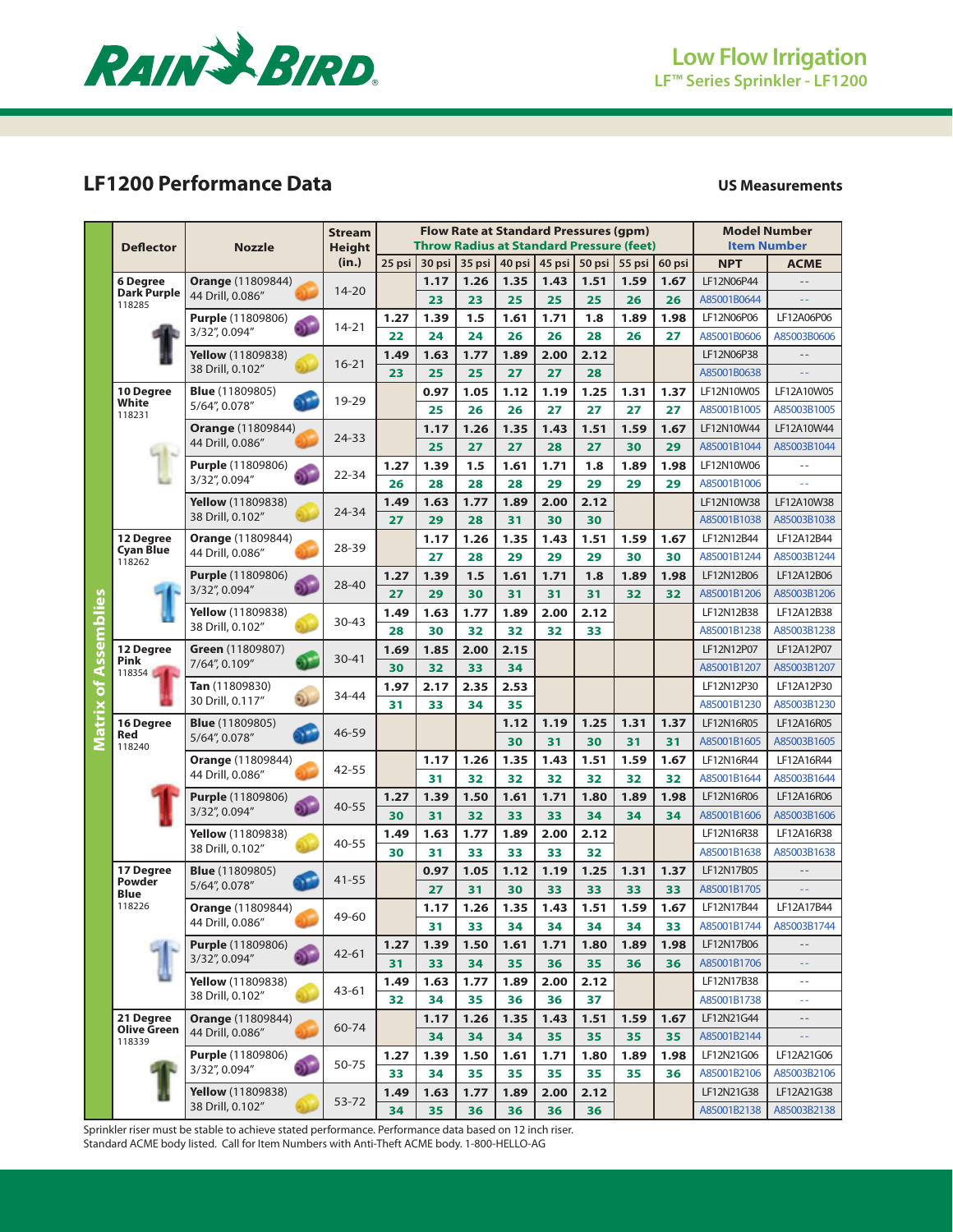

# **LF1200 Performance Data**

## **Metric Measurements**

|                             | <b>Deflector</b>              | <b>Nozzle</b>                                  | <b>Stream</b><br><b>Height</b> |                    |                    | <b>Model Number</b><br><b>Item Number</b> |                    |                                                                    |                    |         |                    |                           |                             |
|-----------------------------|-------------------------------|------------------------------------------------|--------------------------------|--------------------|--------------------|-------------------------------------------|--------------------|--------------------------------------------------------------------|--------------------|---------|--------------------|---------------------------|-----------------------------|
|                             |                               |                                                | (cm)                           | 1.7 <sub>bar</sub> | 2.1 <sub>bar</sub> | 2.4 bar                                   | 2.8 <sub>bar</sub> | <b>Throw Radius at Standard Pressure (m)</b><br>3.1 <sub>bar</sub> | 3.5 <sub>bar</sub> | 3.8 bar | 4.2 <sub>bar</sub> | <b>NPT</b>                | <b>ACME</b>                 |
|                             | 6 Degree                      | <b>Orange</b> (11809844)                       |                                |                    | 266                | 286                                       | 307                | 325                                                                | 343                | 361     | 379                | LF12N06P44                |                             |
|                             | <b>Dark Purple</b><br>118285  | 44 Drill, 0.086"                               | $35 - 50$                      |                    | 6.9                | 6.9                                       | 7.5                | 7.5                                                                | 7.8                | 7.8     | 7.8                | A85001B0644               |                             |
|                             |                               | Purple (11809806)                              |                                | 288                | 316                | 341                                       | 366                | 388                                                                | 409                | 429     | 450                | LF12N06P06                | LF12A06P06                  |
|                             |                               | 3/32", 0.094"                                  | $35 - 53$                      | 6.6                | 7.2                | 7.2                                       | 7.8                | 7.8                                                                | 8.4                | 7.8     | 8.1                | A85001B0606               | A85003B0606                 |
|                             |                               | Yellow (11809838)                              |                                | 338                | 370                | 402                                       | 429                | 454                                                                | 481                |         |                    | LF12N06P38                |                             |
|                             |                               | 38 Drill, 0.102"                               | $40 - 53$                      | 6.9                | 7.5                | 7.5                                       | 8.1                | 8.1                                                                | 8.4                |         |                    | A85001B0638               |                             |
|                             | 10 Degree                     | <b>Blue</b> (11809805)                         |                                |                    | 220                | 238                                       | 254                | 270                                                                | 284                | 298     | 311                | LF12N10W05                | LF12A10W05                  |
|                             | White<br>118231               | 5/64", 0.078"                                  | 48-73                          |                    | 7.5                | 7.8                                       | 7.8                | 8.1                                                                | 8.1                | 8.1     | 8.1                | A85001B1005               | A85003B1005                 |
|                             |                               | <b>Orange (11809844)</b>                       |                                |                    | 266                | 286                                       | 307                | 325                                                                | 343                | 361     | 379                | LF12N10W44                | LF12A10W44                  |
|                             |                               | 44 Drill, 0.086"                               | 60-83                          |                    | 7.5                | 8.1                                       | 8.1                | 8.4                                                                | 8.1                | 9.0     | 8.7                | A85001B1044               | A85003B1044                 |
|                             |                               | <b>Purple</b> (11809806)                       | 55-86                          | 288                | 316                | 341                                       | 366                | 388                                                                | 409                | 429     | 450                | LF12N10W06                | $\overline{a}$              |
|                             |                               | 3/32", 0.094"                                  |                                | 7.8                | 8.4                | 8.4                                       | 8.4                | 8.7                                                                | 8.7                | 8.7     | 8.7                | A85001B1006               |                             |
|                             |                               | <b>Yellow</b> (11809838)                       | 60-86                          | 338                | 370                | 402                                       | 429                | 454                                                                | 481                |         |                    | LF12N10W38                | LF12A10W38                  |
|                             |                               | 38 Drill, 0.102"                               |                                | 8.1                | 8.7                | 8.4                                       | 9.3                | 9.0                                                                | 9.0                |         |                    | A85001B1038               | A85003B1038                 |
|                             | 12 Degree<br><b>Cyan Blue</b> | <b>Orange</b> (11809844)                       | 71-99                          |                    | 266                | 286                                       | 307                | 325                                                                | 343                | 361     | 379                | LF12N12B44                | LF12A12B44                  |
|                             | 118262                        | 44 Drill, 0.086"                               |                                |                    | 8.1                | 8.4                                       | 8.7                | 8.7                                                                | 8.7                | 9.0     | 9.0                | A85001B1244               | A85003B1244                 |
|                             |                               | <b>Purple</b> (11809806)<br>n.                 | 71-101                         | 288                | 316                | 341                                       | 366                | 388                                                                | 409                | 429     | 450                | LF12N12B06                | LF12A12B06                  |
|                             |                               | 3/32", 0.094"                                  |                                | 8.1                | 8.7                | 9.0                                       | 9.3                | 9.3                                                                | 9.39               | 9.6     | 9.6                | A85001B1206               | A85003B1206                 |
| <b>Matrix of Assemblies</b> |                               | <b>Yellow</b> (11809838)                       | 76-109                         | 338                | 370                | 402                                       | 429                | 454                                                                | 481                |         |                    | LF12N12B38                | LF12A12B38                  |
|                             |                               | 38 Drill, 0.102"                               |                                | 8.4                | 9.0                | 9.6                                       | 9.6                | 9.6                                                                | 9.6                |         |                    | A85001B1238               | A85003B1238                 |
|                             | 12 Degree<br>Pink             | Green (11809807)<br>$\Omega$                   | 76-104                         | 384                | 420                | 454                                       | 488                |                                                                    |                    |         |                    | LF12N12P07                | LF12A12P07                  |
|                             | $118354 - 1$                  | 7/64", 0.109"                                  |                                | 9.0                | 9.6                | 9.9                                       | 10.2               |                                                                    |                    |         |                    | A85001B1207               | A85003B1207                 |
|                             |                               | Tan (11809830)<br>ಖ                            | 86-111                         | 447                | 493                | 534                                       | 575                |                                                                    |                    |         |                    | LF12N12P30                | LF12A12P30                  |
|                             |                               | 30 Drill, 0.117"                               |                                | 9.3                | 9.9                | 10.2                                      | 10.5               |                                                                    |                    |         |                    | A85001B1230               | A85003B1230                 |
|                             | 16 Degree<br>Red              | <b>Blue</b> (11809805)<br>ЪF.<br>5/64", 0.078" | 116-149                        |                    |                    |                                           | 254                | 270                                                                | 284                | 298     | 311                | LF12N16R05                | LF12A16R05                  |
|                             | 118240                        |                                                |                                |                    |                    |                                           | 9.0                | 9.3                                                                | 9.0                | 9.3     | 9.3                | A85001B1605               | A85003B1605                 |
|                             |                               | <b>Orange (11809844)</b><br>44 Drill, 0.086"   | 106-139                        |                    | 266                | 286                                       | 307                | 325                                                                | 343                | 361     | 379                | LF12N16R44                | LF12A16R44                  |
|                             |                               |                                                |                                |                    | 9.3                | 9.6                                       | 9.6                | 9.6                                                                | 9.6                | 9.6     | 9.6                | A85001B1644               | A85003B1644                 |
|                             |                               | <b>Purple</b> (11809806)<br>3/32", 0.094"      | 101-139                        | 288                | 316                | 341                                       | 366                | 388                                                                | 409                | 429     | 450                | LF12N16R06                | LF12A16R06                  |
|                             |                               | <b>Yellow</b> (11809838)                       |                                | 9.0                | 9.3                | 9.6<br>402                                | 9.9<br>429         | 9.9                                                                | 10.2               | 10.2    | 10.2               | A85001B1606<br>LF12N16R38 | A85003B1606<br>LF12A16R38   |
|                             |                               | 38 Drill, 0.102"                               | 101-139                        | 338<br>9.0         | 370<br>9.3         | 9.9                                       | 9.9                | 454<br>9.9                                                         | 481<br>9.6         |         |                    | A85001B1638               | A85003B1638                 |
|                             | 17 Degree                     | <b>Blue</b> (11809805)                         |                                |                    | 220                | 238                                       | 254                | 270                                                                | 284                | 298     | 311                | LF12N17B05                |                             |
|                             | Powder                        | 5/64", 0.078"                                  | 104-139                        |                    | 8.1                | 9.3                                       | 9.0                | 9.9                                                                | 9.9                | 9.9     | 9.9                | A85001B1705               |                             |
|                             | Blue<br>118226                | <b>Orange (11809844)</b>                       |                                |                    | 266                | 286                                       | 307                | 325                                                                | 343                | 361     | 379                | LF12N17B44                | LF12A17B44                  |
|                             |                               | 44 Drill, 0.086"                               | 124-152                        |                    | 9.3                | 9.9                                       | 10.2               | 10.2                                                               | 10.2               | 10.2    | 9.9                | A85001B1744               | A85003B1744                 |
|                             |                               | <b>Purple</b> (11809806)                       |                                | 288                | 316                | 341                                       | 366                | 388                                                                | 409                | 429     | 450                | LF12N17B06                |                             |
|                             |                               | 3/32", 0.094"                                  | 106-154                        | 9.3                | 9.9                | 10.2                                      | 10.5               | 10.8                                                               | 10.5               | 10.8    | 10.8               | A85001B1706               | $\rightarrow$ $\rightarrow$ |
|                             |                               | <b>Yellow</b> (11809838)                       |                                | 338                | 370                | 402                                       | 429                | 454                                                                | 481                |         |                    | LF12N17B38                | $\sim$ $-$                  |
|                             |                               | 38 Drill, 0.102"                               | 109-154                        | 9.6                | 10.2               | 10.5                                      | 10.8               | 10.8                                                               | 11.1               |         |                    | A85001B1738               | $\sim$ $-$                  |
|                             | 21 Degree                     | <b>Orange (11809844)</b>                       |                                |                    | 266                | 286                                       | 307                | 325                                                                | 343                | 361     | 379                | LF12N21G44                | $-\,-$                      |
|                             | Olive Green<br>118339         | 44 Drill, 0.086"                               | 152-187                        |                    | 10.2               | 10.2                                      | 10.2               | 10.5                                                               | 10.5               | 10.5    | 10.5               | A85001B2144               | 44                          |
|                             |                               | <b>Purple</b> (11809806)                       |                                | 288                | 316                | 341                                       | 366                | 388                                                                | 409                | 429     | 450                | LF12N21G06                | LF12A21G06                  |
|                             |                               | 3/32", 0.094"                                  | 127-190                        | 9.9                | 10.2               | 10.5                                      | 10.5               | 10.5                                                               | 10.5               | 10.5    | 10.8               | A85001B2106               | A85003B2106                 |
|                             |                               | <b>Yellow</b> (11809838)                       |                                | 338                | 370                | 402                                       | 429                | 454                                                                | 481                |         |                    | LF12N21G38                | LF12A21G38                  |
|                             |                               | 38 Drill, 0.102"                               | 134-182                        | 10.2               | 10.5               | 10.8                                      | 10.8               | 10.8                                                               | 10.8               |         |                    | A85001B2138               | A85003B2138                 |

Sprinkler riser must be stable to achieve stated performance. Performance data based on 30cm riser. Standard ACME body listed. Call for Item Numbers with Anti-Theft ACME body. 1-800-HELLO-AG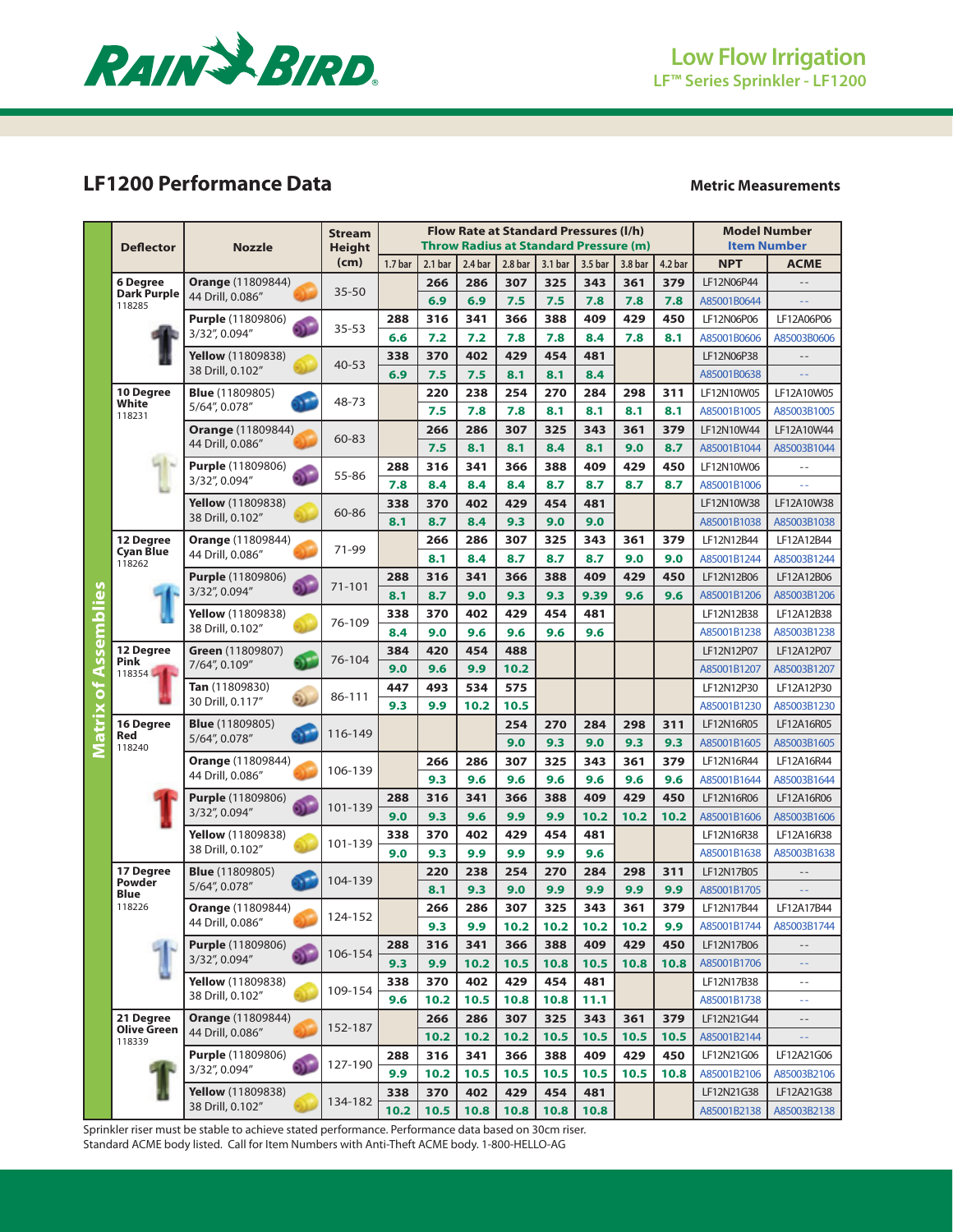

# **LF2400 Performance Data US Measurements**

|                     |                            | <b>Stream</b>                               |               |            | <b>Flow Rate at Standard Pressures (gpm)</b> |            | <b>Model Number</b> |            |        |                                                 |        |                           |                   |  |
|---------------------|----------------------------|---------------------------------------------|---------------|------------|----------------------------------------------|------------|---------------------|------------|--------|-------------------------------------------------|--------|---------------------------|-------------------|--|
|                     | <b>Deflector</b>           | <b>Nozzle</b>                               | <b>Height</b> |            |                                              |            |                     |            |        | <b>Throw Radius at Standard Pressure (feet)</b> |        | <b>Item Number</b>        |                   |  |
|                     |                            |                                             | (in.)         | $25$ psi   | 30 psi                                       | 35 psi     | 40 psi              | 45 psi     | 50 psi | 55 psi                                          | 60 psi | <b>NPT</b>                | <b>ACME</b>       |  |
|                     | 10 Degree                  | Green (11809807)                            |               | 1.69       | 1.85                                         | 2.00       | 2.15                | 2.28       | 2.45   | 2.57                                            | 2.70   | LF24N10L07                | LF24A10L07        |  |
|                     | Lime<br>118599             | Ñ.<br>7/64", 0.109"                         | $20 - 38$     | 27         | 29                                           | 30         | 32                  | 33         | 34     | 34                                              | 35     | A85201C1007               | A85203C1007       |  |
|                     |                            | Tan (11809830)<br>ெ                         | 24-38         | 1.97       | 2.17                                         | 2.35       | 2.53                | 2.67       | 2.81   | 2.95                                            | 3.09   | LF24N10L30                | LF24A10L30        |  |
|                     |                            | 30 Drill, 0.117"                            |               | 29         | 30                                           | 32         | 33                  | 34         | 35     | 35                                              | 36     | A85201C1030               | A85203C1030       |  |
|                     |                            | Red (11809808)                              | 42-41         | 2.24       | 2.50                                         | 2.70       | 2.89                | 3.07       | 3.20   | 3.36                                            | 3.52   | LF24N10L08                |                   |  |
|                     |                            | 1/8", 0.125"                                |               | 30         | 32                                           | 33         | 34                  | 35         | 36     | 36                                              | 36     | A85201C1008               |                   |  |
|                     |                            | <b>Black</b> (11809829)                     | 30-48         | 2.52       | 2.81                                         | 3.03       | 3.25                | 3.45       | 3.60   | 3.75                                            | 3.88   | LF24N10L29                | LF24A10L29        |  |
|                     |                            | 29 Drill, 0.133"                            |               | 30         | 32                                           | 33         | 35                  | 35         | 36     | 36                                              | 37     | A85201C1029               | A85203C1029       |  |
|                     |                            | <b>Silver</b> (11809809)                    | 32-44         | 2.93       | 3.27                                         | 3.53       | 3.78                | 4.02       |        |                                                 |        | LF24N10L09                |                   |  |
|                     |                            | 9/64", 0.141"                               |               | 32         | 34                                           | 35         | 36                  | 37         |        |                                                 |        | A85201C1009               | L.                |  |
|                     | 13 Degree<br><b>Maroon</b> | Green (11809807)<br>7/64", 0.109"           | 28-50         | 1.69       | 1.85                                         | 2.00       | 2.15                | 2.28       | 2.45   | 2.57                                            | 2.70   | LF24N13M07                | LF24A13M07        |  |
|                     | 118600                     |                                             |               | 30         | 31                                           | 32         | 33                  | 34         | 34     | 35                                              | 35     | A85201C1307               | A85203C1307       |  |
|                     |                            | Tan (11809830)<br>O)<br>30 Drill, 0.117"    | 30-48         | 1.97       | 2.17                                         | 2.35       | 2.53                | 2.67       | 2.81   | 2.95                                            | 3.09   | LF24N13M30                |                   |  |
|                     |                            |                                             |               | 31         | 32                                           | 33         | 36                  | 35         | 36     | 36                                              | 36     | A85201C1330               |                   |  |
|                     |                            | Red (11809808)<br>$1/8$ ", 0.125"           | 32-49         | 2.24       | 2.50                                         | 2.70       | 2.89                | 3.07       | 3.20   | 3.36                                            | 3.52   | LF24N13M08                | LF24A13M08        |  |
|                     |                            |                                             |               | 31         | 33                                           | 34         | 35                  | 36         | 37     | 38                                              | 37     | A85201C1308               | A85203C1308       |  |
|                     |                            | <b>Black</b> (11809829)<br>29 Drill, 0.133" | 33-50         | 2.52       | 2.81                                         | 3.03       | 3.25                | 3.45       | 3.60   | 3.75                                            | 3.88   | LF24N13M29                | $\equiv$ $\equiv$ |  |
|                     |                            |                                             |               | 32         | 33<br>3.27                                   | 34<br>3.53 | 35<br>3.78          | 36<br>4.02 | 36     | 37                                              | 37     | A85201C1329<br>LF24N13M09 | LF24A13M09        |  |
|                     |                            | <b>Silver</b> (11809809)<br>9/64", 0.141"   | 38-54         | 2.93<br>33 | 36                                           | 37         | 38                  | 39         |        |                                                 |        | A85201C1309               | A85203C1309       |  |
| atrix of Assemblies | 15 Degree                  | Green (11809807)                            |               | 1.69       | 1.85                                         | 2.00       | 2.15                | 2.28       | 2.45   | 2.57                                            | 2.70   | LF24N15T07                | LF24A15T07        |  |
|                     | <b>Tangerine</b>           | 7/64", 0.109"                               | 32-50         | 31         | 32                                           | 33         | 34                  | 35         | 35     | 36                                              | 37     | A85201C1507               | A85203C1507       |  |
| Σ                   | 118583                     | Tan (11809830)                              |               | 1.97       | 2.17                                         | 2.35       | 2.53                | 2.67       | 2.81   | 2.95                                            | 3.09   | LF24N15T30                | $\sim$ $\sim$     |  |
|                     |                            | ெ<br>30 Drill, 0.117"                       | 28-50         | 30         | 33                                           | 34         | 36                  | 36         | 36     | 37                                              | 37     | A85201C1530               | $\omega$ $\omega$ |  |
|                     |                            | <b>Red</b> (11809808)                       |               | 2.24       | 2.50                                         | 2.70       | 2.89                | 3.07       | 3.20   | 3.36                                            | 3.52   | LF24N15T08                | $\sim$ $\sim$     |  |
|                     |                            | 1/8", 0.125"                                | 35-54         | 32         | 34                                           | 35         | 37                  | 37         | 37     | 37                                              | 37     | A85201C1508               | $\omega$ $\omega$ |  |
|                     |                            | <b>Black</b> (11809829)                     | 40-67         | 2.52       | 2.81                                         | 3.03       | 3.25                | 3.45       | 3.60   | 3.75                                            | 3.88   | LF24N15T29                | $\sim$ $\sim$     |  |
|                     |                            | 29 Drill, 0.133"                            |               | 32         | 36                                           | 37         | 38                  | 38         | 39     | 39                                              | 40     | A85201C1529               |                   |  |
|                     |                            | <b>Silver</b> (11809809)                    | 42-57         | 2.93       | 3.27                                         | 3.53       | 3.78                | 4.02       |        |                                                 |        | LF24N15T09                | LF24A15T09        |  |
|                     |                            | 9/64", 0.141"                               |               | 34         | 36                                           | 37         | 39                  | 39         |        |                                                 |        | A85201C1509               | A85203C1509       |  |
|                     | 22 Degree<br>Dark Green    | Green (11809807)                            | 63-95         | 1.69       | 1.85                                         | 2.00       | 2.15                | 2.28       | 2.45   | 2.57                                            | 2.70   | LF24N22G07                | LF24A22G07        |  |
|                     | 118585                     | 7/64", 0.109"                               |               | 36         | 38                                           | 38         | 38                  | 39         | 39     | 39                                              | 39     | A85201C2207               | A85203C2207       |  |
|                     |                            | Tan (11809830)                              | 64-97         | 1.97       | 2.17                                         | 2.35       | 2.53                | 2.67       | 2.81   | 2.95                                            | 3.09   | LF24N22G30                | LF24A22G30        |  |
|                     |                            | 30 Drill, 0.117"                            |               | 36         | 38                                           | 39         | 40                  | 41         | 41     | 41                                              | 42     | A85201C2230               | A85203C2230       |  |
|                     |                            | <b>Red</b> (11809808)<br>1/8", 0.125"       | 67-100        | 2.24       | 2.50                                         | 2.70       | 2.89                | 3.07       | 3.20   | 3.36                                            | 3.52   | LF24N22G08                | LF24A22G08        |  |
|                     |                            |                                             |               | 36         | 39                                           | 40         | 41                  | 41         | 43     | 43                                              | 44     | A85201C2208               | A85203C2208       |  |
|                     |                            | <b>Black</b> (11809829)                     | 74-120        | 2.52       | 2.81                                         | 3.03       | 3.25                | 3.45       | 3.60   | 3.75                                            | 3.88   | LF24N22G29                | LF24A22G29        |  |
|                     |                            | 29 Drill, 0.133"                            |               | 38         | 41                                           | 42         | 42                  | 43         | 44     | 44                                              | 44     | A85201C2229               | A85203C2229       |  |
|                     |                            | Silver (11809809)<br>9/64", 0.141"          | 72-102        | 2.93       | 3.27                                         | 3.53       | 3.78                | 4.02       |        |                                                 |        | LF24N22G09                | LF24A22G09        |  |
|                     |                            |                                             |               | 39         | 40                                           | 43         | 44                  | 45         |        |                                                 |        | A85201C2209               | A85203C2209       |  |

Sprinkler riser must be stable to achieve stated performance. Performance data based on 12 inch riser. Standard ACME body listed. Call for Item Numbers with Anti-Theft ACME body. 1-800-HELLO-AG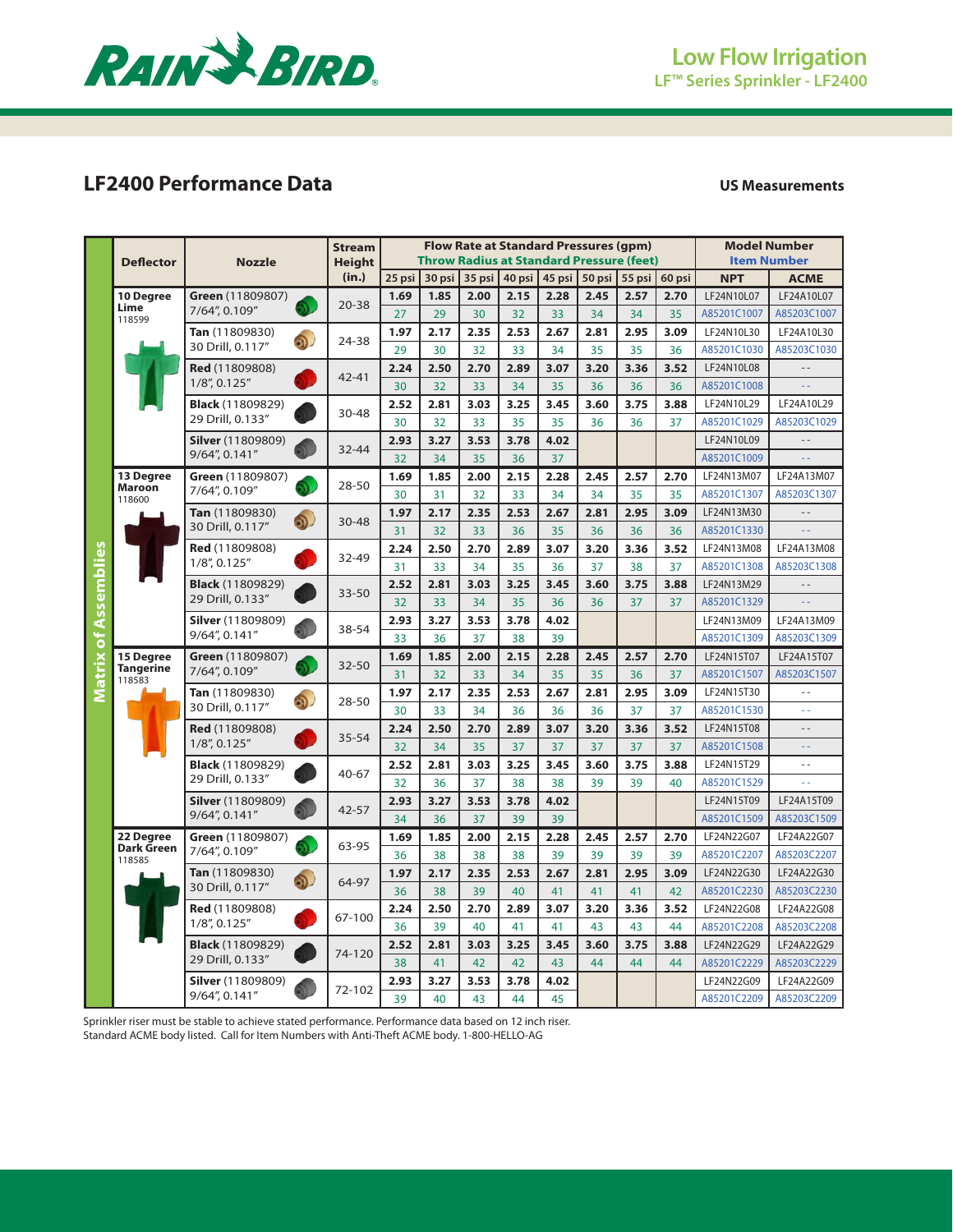

# **LF2400 Performance Data**

## **Metric Measurements**

|                             |                            | <b>Stream</b>                             |               |                    | Flow Rate at Standard Pressures (I/h) |         | <b>Model Number</b> |         |                                              |         |         |             |                    |
|-----------------------------|----------------------------|-------------------------------------------|---------------|--------------------|---------------------------------------|---------|---------------------|---------|----------------------------------------------|---------|---------|-------------|--------------------|
|                             | <b>Deflector</b>           | <b>Nozzle</b>                             | <b>Height</b> |                    |                                       |         |                     |         | <b>Throw Radius at Standard Pressure (m)</b> |         |         |             | <b>Item Number</b> |
|                             |                            |                                           | (cm)          | 1.7 <sub>bar</sub> | 2.1 <sub>bar</sub>                    | 2.4 bar | 2.8 <sub>bar</sub>  | 3.1 bar | 3.5 bar                                      | 3.8 bar | 4.2 bar | <b>NPT</b>  | <b>ACME</b>        |
|                             | 10 Degree                  | Green (11809807)                          |               | 384                | 420                                   | 454     | 488                 | 518     | 556                                          | 584     | 613     | LF24N10L07  | LF24A10L07         |
|                             | Lime<br>118599             | Ñ.<br>7/64", 2.76mm                       | 50-96         | 8.1                | 8.7                                   | 9.0     | 9.6                 | 9.9     | 10.2                                         | 10.2    | 10.5    | A85201C1007 | A85203C1007        |
| <b>Matrix of Assemblies</b> |                            | Tan (11809830)<br>$\overline{\mathbb{D}}$ |               | 447                | 493                                   | 534     | 575                 | 606     | 638                                          | 670     | 702     | LF24N10L30  | LF24A10L30         |
|                             |                            | 30 Drill, 2.97mm                          | 60-96         | 8.7                | 9.0                                   | 9.6     | 9.9                 | 10.2    | 10.5                                         | 10.5    | 10.8    | A85201C1030 | A85203C1030        |
|                             |                            | Red (11809808)                            |               | 509                | 568                                   | 613     | 656                 | 697     | 727                                          | 763     | 799     | LF24N10L08  |                    |
|                             |                            | 1/8", 3.18mm                              | 60-104        | 9.0                | 9.6                                   | 9.9     | 10.2                | 10.5    | 10.8                                         | 10.8    | 10.8    | A85201C1008 | 22                 |
|                             |                            | <b>Black</b> (11809829)                   |               | 572                | 638                                   | 688     | 738                 | 784     | 818                                          | 852     | 881     | LF24N10L29  | LF24A10L29         |
|                             |                            | 29 Drill, 3.38mm                          | 76-121        | 9.0                | 9.6                                   | 9.9     | 10.5                | 10.5    | 10.8                                         | 10.8    | 11.1    | A85201C1029 | A85203C1029        |
|                             |                            | <b>Silver</b> (11809809)                  | 81-111        | 665                | 743                                   | 802     | 858                 | 913     |                                              |         |         | LF24N10L09  |                    |
|                             |                            | 9/64", 3.57mm                             |               | 9.6                | 10.2                                  | 10.5    | 10.8                | 11.1    |                                              |         |         | A85201C1009 |                    |
|                             | 13 Degree                  | Green (11809807)<br>Ñ.                    | $71 - 127$    | 384                | 420                                   | 454     | 488                 | 518     | 556                                          | 584     | 613     | LF24N13M07  | LF24A13M07         |
|                             | <b>Maroon</b><br>118600    | 7/64", 2.76mm                             |               | 9.0                | 9.3                                   | 9.6     | 9.9                 | 10.2    | 10.2                                         | 10.5    | 10.5    | A85201C1307 | A85203C1307        |
|                             |                            | Tan (11809830)<br>O.                      | 76-121        | 447                | 493                                   | 534     | 575                 | 606     | 638                                          | 670     | 702     | LF24N13M30  | $-$                |
|                             |                            | 30 Drill, 2.97mm                          |               | 9.3                | 9.6                                   | 9.9     | 10.8                | 10.5    | 10.8                                         | 10.8    | 10.8    | A85201C1330 | ÷.                 |
|                             |                            | <b>Red</b> (11809808)                     | 81-127        | 509                | 568                                   | 613     | 656                 | 697     | 727                                          | 763     | 799     | LF24N13M08  | LF24A13M08         |
|                             |                            | $1/8$ ", 3.18mm                           |               | 9.3                | 9.9                                   | 10.2    | 10.5                | 10.8    | 11.1                                         | 11.4    | 11.1    | A85201C1308 | A85203C1308        |
|                             |                            | <b>Black</b> (11809829)                   | 86-127        | 572                | 638                                   | 688     | 738                 | 784     | 818                                          | 852     | 881     | LF24N13M29  |                    |
|                             |                            | 29 Drill, 3.38mm                          |               | 9.6                | 9.9                                   | 10.2    | 10.5                | 10.8    | 10.8                                         | 11.1    | 11.1    | A85201C1329 | 22                 |
|                             |                            | <b>Silver</b> (11809809)                  | 96-137        | 665                | 743                                   | 802     | 858                 | 913     |                                              |         |         | LF24N13M09  | LF24A13M09         |
|                             |                            | 9/64", 3.57mm                             |               | 9.9                | 10.8                                  | 11.1    | 11.4                | 11.7    |                                              |         |         | A85201C1309 | A85203C1309        |
|                             | <b>15 Dearee</b>           | Green (11809807)                          | 81-127        | 384                | 420                                   | 454     | 488                 | 518     | 556                                          | 584     | 613     | LF24N15T07  | LF24A15T07         |
|                             | <b>Tangerine</b><br>118583 | 7/64", 2.76mm                             |               | 9.3                | 9.6                                   | 9.9     | 10.2                | 10.5    | 10.5                                         | 10.8    | 11.1    | A85201C1507 | A85203C1507        |
|                             |                            | Tan (11809830)<br>$\partial$              | $71 - 127$    | 447                | 493                                   | 534     | 575                 | 606     | 638                                          | 670     | 702     | LF24N15T30  | $=$ $-$            |
|                             |                            | 30 Drill, 2.97mm                          |               | 9.0                | 9.9                                   | 10.2    | 10.8                | 10.8    | 10.8                                         | 11.1    | 11.1    | A85201C1530 | u u                |
|                             |                            | Red (11809808)                            | 88-137        | 509                | 568                                   | 613     | 656                 | 697     | 727                                          | 763     | 799     | LF24N15T08  | $- -$              |
|                             |                            | 1/8", 3.18mm                              |               | 9.6                | 10.2                                  | 10.5    | 11.1                | 11.1    | 11.1                                         | 11.1    | 11.1    | A85201C1508 | 44                 |
|                             |                            | <b>Black</b> (11809829)                   | 101-170       | 572                | 638                                   | 688     | 738                 | 784     | 818                                          | 852     | 881     | LF24N15T29  | $-$                |
|                             |                            | 29 Drill, 3.38mm                          |               | 9.6                | 10.8                                  | 11.1    | 11.4                | 11.4    | 11.7                                         | 11.7    | 12.0    | A85201C1529 | $\equiv$ $\equiv$  |
|                             |                            | <b>Silver</b> (11809809)                  | 106-144       | 665                | 743                                   | 802     | 858                 | 913     |                                              |         |         | LF24N15T09  | LF24A15T09         |
|                             |                            | 9/64", 3.57mm                             |               | 10.2               | 10.8                                  | 11.1    | 11.7                | 11.7    |                                              |         |         | A85201C1509 | A85203C1509        |
|                             | 22 Degree<br>Dark Green    | Green (11809807)<br>M.                    | 160-241       | 384                | 420                                   | 454     | 488                 | 518     | 556                                          | 584     | 613     | LF24N22G07  | LF24A22G07         |
|                             | 118585                     | 7/64", 2.76mm                             |               | 10.8               | 11.4                                  | 11.4    | 11.4                | 11.7    | 11.7                                         | 11.7    | 11.7    | A85201C2207 | A85203C2207        |
|                             |                            | Tan (11809830)<br>O.                      | 162-246       | 447                | 493                                   | 534     | 575                 | 606     | 638                                          | 670     | 702     | LF24N22G30  | LF24A22G30         |
|                             |                            | 30 Drill, 2.97mm                          |               | 10.8               | 11.4                                  | 11.7    | 12.0                | 12.3    | 12.3                                         | 12.3    | 12.6    | A85201C2230 | A85203C2230        |
|                             |                            | Red (11809808)                            | 170-254       | 509                | 568                                   | 613     | 656                 | 697     | 727                                          | 763     | 799     | LF24N22G08  | LF24A22G08         |
|                             |                            | $1/8$ ", 3.18mm                           |               | 10.8               | 11.7                                  | 12.0    | 12.3                | 12.3    | 12.9                                         | 12.9    | 13.2    | A85201C2208 | A85203C2208        |
|                             |                            | <b>Black</b> (11809829)                   | 287-304       | 572                | 636                                   | 688     | 738                 | 784     | 818                                          | 852     | 881     | LF24N22G29  | LF24A22G29         |
|                             |                            | 29 Drill, 3.38mm                          |               | 11.4               | 12.3                                  | 12.6    | 12.6                | 12.9    | 13.2                                         | 13.2    | 13.2    | A85201C2229 | A85203C2229        |
|                             |                            | <b>Silver</b> (11809809)                  | 182-259       | 665                | 743                                   | 802     | 858                 | 913     |                                              |         |         | LF24N22G09  | LF24A22G09         |
|                             |                            | 9/64", 3.57mm                             |               | 11.7               | 12.0                                  | 12.9    | 13.2                | 13.5    |                                              |         |         | A85201C2209 | A85203C2209        |

Sprinkler riser must be stable to achieve stated performance. Performance data based on 30 cm riser. Standard ACME body listed. Call for Item Numbers with Anti-Theft ACME body. 1-800-HELLO-AG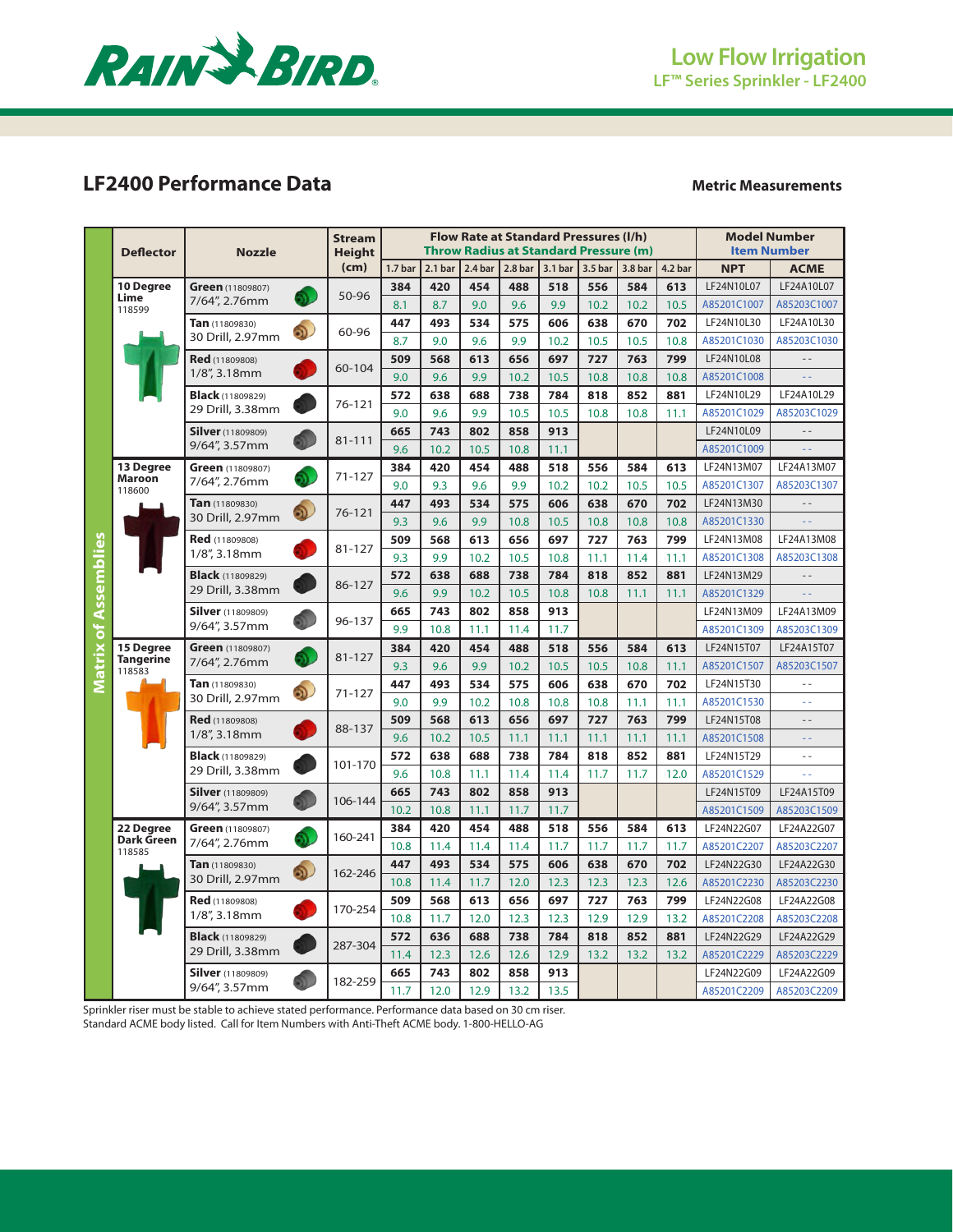

# **Low Flow Irrigation LF™ Series Sprinkler - LF2400 Long Range**

# **LF2400 Long Range Performance Data**

#### **US Measurements**

| <u>ies</u> |                        |                          | <b>Stream</b>           |           |           |           |           | Flow Rate at Standard Pressures (qpm)<br><b>Throw Radius at Standard Pressure (feet)</b> |           | <b>Model Number</b><br><b>Item Number</b> |           |                             |             |                                             |
|------------|------------------------|--------------------------|-------------------------|-----------|-----------|-----------|-----------|------------------------------------------------------------------------------------------|-----------|-------------------------------------------|-----------|-----------------------------|-------------|---------------------------------------------|
|            | <b>Deflector</b>       | <b>Nozzle</b>            | <b>Height</b><br>(inch) | 25<br>psi | 30<br>psi | 35<br>psi | 40<br>psi | 45<br>psi                                                                                | 50<br>psi | 55<br>psi                                 | 60<br>psi | $\frac{1}{2}$<br><b>NPT</b> | <b>ACME</b> | <b>ACME</b><br>w/3/4" NPT<br><b>ADAPTER</b> |
|            | 27 Degree              | <b>Silver</b> (11809809) |                         | 2.93      | 3.27      | 3.53      | 3.78      | 4.02                                                                                     | 4.23      | 4.43                                      | 4.63      | LF24N27B09                  | LF24A27B09  | LF24A27B09A                                 |
|            | <b>Black</b><br>118602 | 9/64" 0.143"             | 76-116                  | 38        | 40        | 40        | 42        | 44                                                                                       | 45        | 46                                        | 46        | A85201C2709                 | A85203C2709 | A85223C2709                                 |
|            |                        | <b>Brown</b> (11809810)  |                         | 3.64      | 3.99      | 4.31      | 4.60      | 4.88                                                                                     | 5.15      | 5.40                                      | 5.64      | LF24N27B10                  | LF24A27B10  | LF24A27B10A                                 |
| iÊ         |                        | $5/32"$ 0.156"           | 78-118                  | 38        | 40        | 42        | 44        | 44                                                                                       | 45        | 46                                        | 46        | A85201C2710                 | A85203C2710 | A85223C2710                                 |
|            |                        | Dark Grey (11809811)     |                         | 4.40      | 4.82      | 5.21      | 5.57      | 5.91                                                                                     | 6.23      | 6.53                                      | 6.82      | LF24N27B11                  | LF24A27B11  | LF24A27B11A                                 |
|            |                        | 11/64" 0.172"            | 80-120                  | 40        | 42        | 44        | 47        | 48                                                                                       | 48        | 48                                        | 50        | A85201C2711                 | A85203C2711 | A85223C2711                                 |

#### **Metric Measurements**

|               |                        |                             | <b>Stream</b><br>Height<br>(cm) |            |            |            | <b>Flow Rate at Standard Pressures (I/h)</b><br><b>Throw Radius at Standard Pressure (m)</b> |            | <b>Model Number</b><br><b>Item Number</b> |            |            |                             |             |                                             |
|---------------|------------------------|-----------------------------|---------------------------------|------------|------------|------------|----------------------------------------------------------------------------------------------|------------|-------------------------------------------|------------|------------|-----------------------------|-------------|---------------------------------------------|
| of Assemblies | <b>Deflector</b>       | <b>Nozzle</b>               |                                 | 1.7<br>bar | 2.1<br>bar | 2.4<br>bar | 2.8<br>bar                                                                                   | 3.1<br>bar | 3.5<br>bar                                | 3.8<br>bar | 4.2<br>bar | $\frac{1}{2}$<br><b>NPT</b> | <b>ACME</b> | <b>ACME</b><br>w/3/4" NPT<br><b>ADAPTER</b> |
|               | 27 Degree              | <b>Silver</b> (11809809)    | 193-295                         | 665        | 743        | 802        | 858                                                                                          | 913        | 961                                       | 1,006      | 1,052      | LF24N27B09                  | LF24A27B09  | LF24A27B09A                                 |
|               | <b>Black</b><br>118602 | 9/64" 3.63mm                |                                 | 11.6       | 12.2       | 12.2       | 12.8                                                                                         | 13.4       | 13.7                                      | 14.0       | 14.0       | A85201C2709                 | A85203C2709 | A85223C2709                                 |
|               |                        | <b>Brown</b> (11809810)     |                                 | 827        | 906        | 979        | 1.045                                                                                        | 1,108      | 1,170                                     | 1,226      | 1,281      | LF24N27B10                  | LF24A27B10  | LF24A27B10A                                 |
| Matrix        | я                      | 5/32" 3.97mm                | 198-300                         | 11.6       | 12.2       | 12.8       | 13.4                                                                                         | 13.4       | 13.7                                      | 14.0       | 14.0       | A85201C2710                 | A85203C2710 | A85223C2710                                 |
|               |                        | <b>Dark Grey</b> (11809811) |                                 | 999        | 1,095      | 1,183      | 1,265                                                                                        | 1,265      | 1,415                                     | 1,483      | 1,549      | LF24N27B11                  | LF24A27B11  | LF24A27B11A                                 |
|               |                        | 11/64" 4.37mm               | 203-305                         | 12.2       | 12.8       | 13.4       | 14.3                                                                                         | 14.6       | 14.6                                      | 14.6       | 15.2       | A85201C2711                 | A85203C2711 | A85223C2711                                 |

ACME x ¾" Male NPT Adapter - Item Number: 118297

ACME x 20mm x 25mm Female Slip Adapter - Item Number: 118294

Sprinkler riser must be stable to achieve stated performance. Performance data based on 30 cm riser. Standard ACME body listed. Call for Item Numbers with Anti-Theft ACME body. 1-800-HELLO-AG